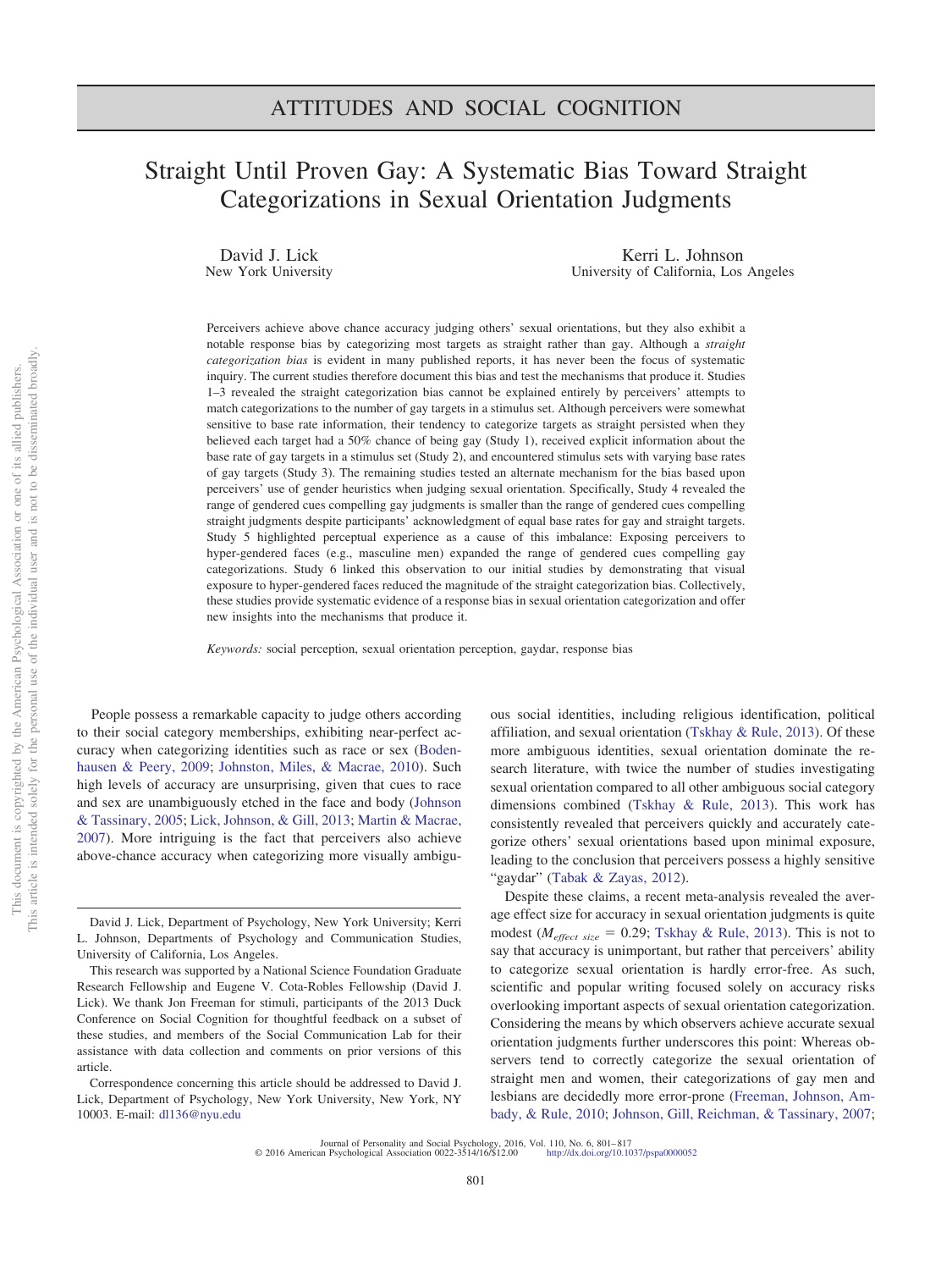[Linville, 1998\)](#page-16-4). In fact, a cursory review of existing literature reveals that perceivers categorize the majority of targets they encounter as straight rather than gay. The near-exclusive focus on accuracy in prior research has masked this *straight categorization bias*, providing an incomplete picture of sexual orientation categorization. The current studies systematically investigate the straight categorization bias to provide a more comprehensive analysis of the outcomes resulting from this consequential form of social judgment.

#### **Sexual Orientation Categorization**

Social categorization—the process of discerning others' social identities—is a foundational aspect of human psychology that carries serious interpersonal consequences [\(Allport, 1954\)](#page-15-5). For example, categorizing others as members of stigmatized groups can elicit stereotypes and compel prejudice [\(Bodenhausen & Mac](#page-15-6)[rae, 1998;](#page-15-6) [Devine, 1989;](#page-15-7) [Wilder, 1986\)](#page-16-5). These are matters of serious concern for sexual minority individuals. Indeed, whereas hate crimes targeting many stigmatized groups have declined in recent years, hate crimes targeting sexual minorities have increased [\(Federal Bureau of Investigation, 2011\)](#page-15-8). In fact, gay men and lesbians experience some of the highest rates of prejudice known today [\(Katz-Wise & Hyde, 2012\)](#page-16-6), which have been linked to health deficits ranging from psychopathology to cardiovascular disease, cancer, and suicide [\(Hatzenbuehler, 2009;](#page-15-9) [Lick, Durso, &](#page-16-7) [Johnson, 2013;](#page-16-7) [Meyer, 2003\)](#page-16-8).

The consequences described above likely contribute to burgeoning scientific interest in sexual orientation categorization. Research on this topic has accelerated over the past decade, with results converging upon several conclusions. First, sexual orientation categorizations are surprisingly accurate. Even when based upon minimal information, perceivers accurately judge men's and women's sexual orientations at above-chance levels [\(Ambady, Halla](#page-15-10)[han, & Conner, 1999;](#page-15-10) [Johnson et al., 2007;](#page-15-4) [Lick et al., 2013;](#page-16-7) [Linville, 1998;](#page-16-4) [Munson & Babel, 2007;](#page-16-9) [Rendall, Vasey, & McK](#page-16-10)[enzie, 2008;](#page-16-10) [Rule & Ambady, 2008;](#page-16-11) [Rule, Ambady, Adams, &](#page-16-12) [Macrae, 2008;](#page-16-12) [Rule, Ambady, & Hallett, 2009;](#page-16-13) [Stern, West, Jost,](#page-16-14) [& Rule, 2013\)](#page-16-14). This pattern is observed for judgments of isolated facial cues [\(Rule et al., 2008\)](#page-16-11), vocal samples [\(Linville, 1998;](#page-16-4) [Rendall et al., 2008\)](#page-16-10), and body features [\(Ambady et al., 1999;](#page-15-10) [Johnson et al., 2007;](#page-15-4) [Lick et al., 2013\)](#page-16-7), giving rise to modest but reliable accuracy in sexual orientation judgments overall [\(Rieger,](#page-16-15) [Linsenmeier, Gygax, Garcia, & Bailey, 2010;](#page-16-15) [Tskhay & Rule,](#page-16-2) [2013\)](#page-16-2).

Second, perceivers endorse gender inversion stereotypes related to sexual minorities, and they use these stereotypes as heuristics for inferring unknown others' sexual orientations [\(Kite & Deaux,](#page-16-16) [1987\)](#page-16-16). Specifically, perceivers tend to judge normatively gendered targets (masculine men, feminine women) as straight but more androgynous targets (feminine men, masculine women) as gay. Use of this gender inversion heuristic for categorizing sexual orientation is robust, persisting across judgments drawn from facial features [\(Freeman et al., 2010\)](#page-15-3), body cues [\(Johnson et al.,](#page-15-4) [2007\)](#page-15-4), and vocal characteristics [\(Gaudio, 1994\)](#page-15-11).

 $2014a$ .<sup>1</sup> Moreover, androgyny leads observers to believe targets are flaunting their sexuality, in turn prompting prejudice [\(Lick,](#page-16-18) [Johnson, & Gill, 2014\)](#page-16-18). Finally, the androgynous cues that compel sexual minority categorizations require cognitive effort to process, and such disfluency arouses negative evaluations [\(Lick & Johnson,](#page-16-19) [2013\)](#page-16-19). Thus, gay men and lesbians experience prejudice in part because of the very cues perceivers use to determine their sexual orientation.

# **Decomposing the Outcomes of Sexual Orientation Categorization**

Although researchers have begun probing the perceptual mechanisms and evaluative consequences of sexual orientation categorization, the vast majority of work in this area has focused on categorization accuracy. Given the field's primary focus on accuracy, it is surprising to note that many published reports present a simplified version of the findings. In particular, scientists and laypeople alike tend to combine gay and straight category judgments when estimating the accuracy of sexual orientation categorizations. This tendency is problematic because it obscures the decision strategies underlying perceivers' judgments. Consider, for example, the recent estimate that sexual orientation categorizations are 64% accurate overall [\(Tskhay & Rule, 2013\)](#page-16-2). When described in aggregate, it is impossible to discern how observers achieved such accuracy. The statistic could reflect comparable success when judging gay and straight targets (e.g., correctly categorizing 32/50 gay targets and 32/50 straight targets), but it could also reflect an imbalance (e.g., correctly categorizing 47/50 straight targets and 17/50 gay targets). Knowing whether judgments are made in a balanced or biased manner would provide a more complete understanding of sexual orientation categorization.

Signal detection theory provides an ideal means of quantifying the outcomes of sexual orientation judgments [\(Stanislaw & Todo](#page-16-20)[rov, 1999\)](#page-16-20). Within this framework, categorizing targets as gay or straight can result in one of four outcomes: gay targets are correctly judged to be gay (*hit*) or incorrectly judged to be straight (*miss*); straight targets are correctly judged to be straight (*correct rejection*) or incorrectly judged to be gay (*false alarm*). The relative proportions of these four outcomes can be used to estimate two parameters of theoretical interest—sensitivity and bias. Sensitivity indicates the extent to which perceivers can discern the category in question (here, the category gay).<sup>2</sup> Bias indicates the extent to which perceivers favor one category over another in their decision-making. If the ratio of correct rejections to false alarms is

Third, the gendered cues perceivers use to judge sexual orientation guide broader social evaluations. For instance, androgyny tends to be evaluated negatively in general [\(Johnson & Tassinary,](#page-15-12) [2007\)](#page-15-12) and among sexual minorities in particular [\(Lick & Johnson,](#page-16-17)

<sup>&</sup>lt;sup>1</sup> Prior literature in this area has referred to the relatively feminine features common among gay men and the relatively masculine features common among lesbian women as *gender-atypical*. As the editor pointed out, however, the word "atypical" could capture deviations from the norm in either direction (e.g., very masculine men *or* very feminine men). To avoid confusion, we instead use the term androgynous to describe masculine men and feminine women.<br><sup>2</sup> In this example, we arbitrarily defined gay targets as signal and straight

targets as noise. Doing so is theoretically justified, insofar as perceivers often consider heterosexuality to be normative and homosexuality to be a departure from that norm [\(Bem, 1993\)](#page-15-13). Moreover, this approach is common to almost all published studies of sexual orientation categorization. Still, it is worth noting that this convention is arbitrary; we could have defined straight targets as signal, which would reverse the numeric pattern of results but maintain a similar interpretation.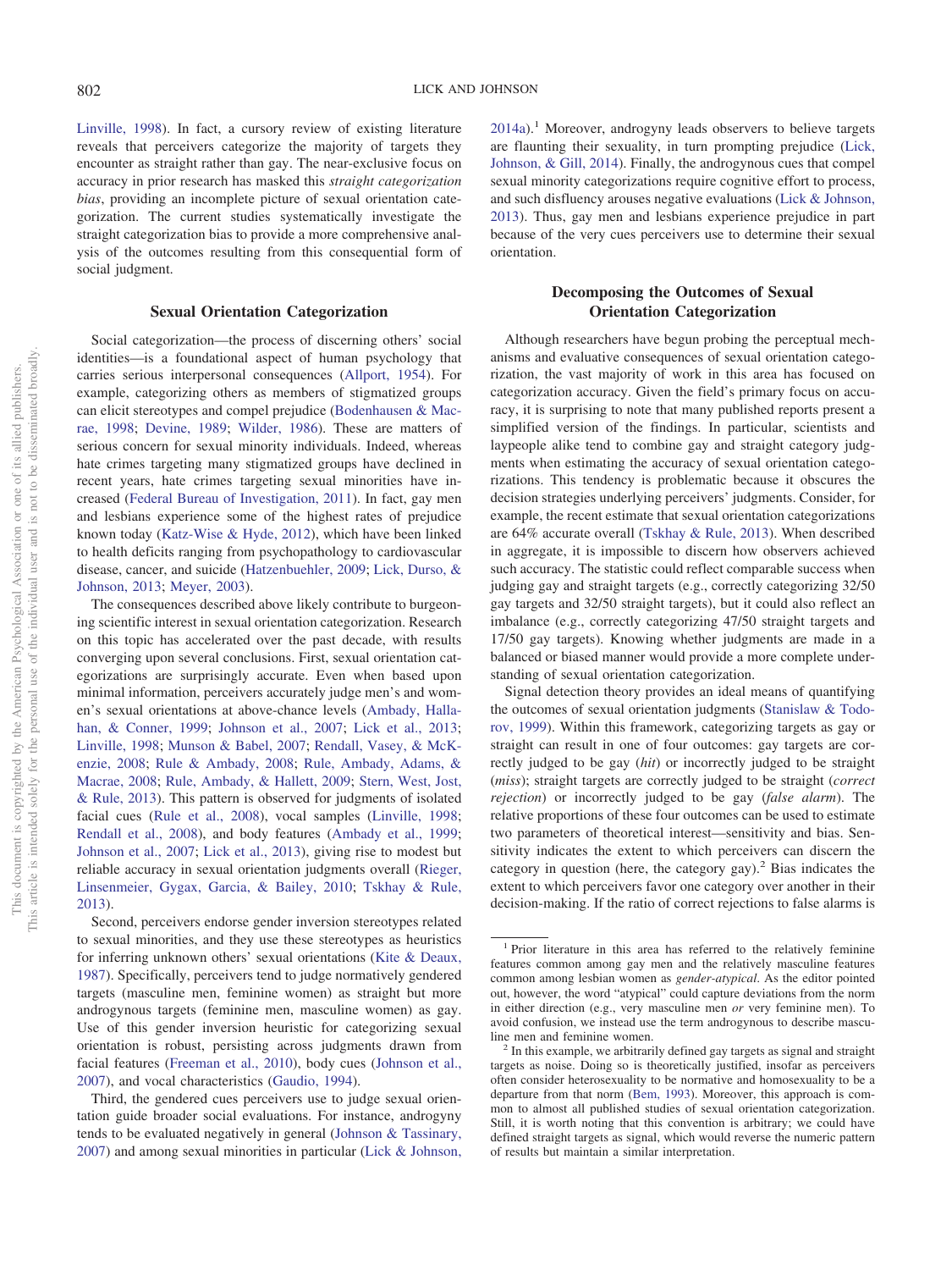less than the ratio of hits to misses, perceivers exhibit a biased tendency to categorize targets as gay rather than straight. If the ratio of correct rejections to false alarms is greater than the ratio of hits to misses, perceivers exhibit a biased tendency to categorize targets as straight rather than gay. Although these strategies can achieve equivalent levels of sensitivity, they do so by different means. The former prioritizes categorizing gay targets as gay whereas the latter prioritizes categorizing straight targets as straight.

Because of the level detail it provides, signal detection has become the gold standard in studies of social categorization. Nevertheless, a majority of published research has focused exclusively on the sensitivity of sexual orientation judgments, with little consideration of response bias. Such a narrow focus risks providing an incomplete or misleading view of sexual orientation categorization. Here, we begin exploring whether perceivers use a balanced or biased decision strategy when judging unknown others' sexual orientations.

# **An Underappreciated Bias in Sexual Orientation Judgments**

Although generally not scrutinized, several studies have reported signal detection parameters relevant to our question. The available data are highly consistent, indicating a strong bias toward straight categorizations in thin slice judgments of sexual orientation. For example, one study found that although perceivers were sensitive to sexual orientation cues in dynamic body motions, they also displayed a notable response bias toward straight categorizations [\(Johnson et al., 2007,](#page-15-4) Study 3). Later studies revealed similar biases in sexual orientation judgments drawn from facial features [\(Freeman et al., 2010\)](#page-15-3). This straight categorization bias is extensive, occurring for judgments of faces belonging to women [\(Rule](#page-16-11) [et al., 2008\)](#page-16-11), men [\(Rule, Ishii, Ambady, Rosen, & Hallett, 2011\)](#page-16-21), racial minorities [\(Johnson & Ghavami, 2011\)](#page-15-14), and cultural outgroups [\(Rule et al., 2011\)](#page-16-21). A similar bias emerges for judgments that rely on cues in modalities other than vision (e.g., voice; [Linville, 1998\)](#page-16-4). Thus, there appears to be a pronounced bias favoring straight judgments in published research on sexual orientation categorization.

Although this bias is consistent across studies, it has received almost no empirical scrutiny. Instead, response bias has historically been calculated only in the service of quantifying sensitivity, with bias parameters relegated to footnotes and supplements if mentioned at all. Still, we contend that a thorough investigation of response bias can offer new insights into the decision-making processes underlying sexual orientation categorization. The current studies offer the first systematic investigation of response bias in sexual orientation categorization, clarifying whether and why perceivers categorize most targets they encounter as straight rather than gay. Studies 1–3 use various paradigms to document the straight categorization bias and test one possible explanation for it—namely, that perceivers tend to categorize unknown others as straight because of the low base rate of sexual minorities in the population. Studies 4 – 6 test another explanation based on the gender inversion heuristic many perceivers use to categorize sexual orientation. By documenting both the presence and causes of the straight categorization bias, our work seeks to provide new information

about the judgment strategies people use when confronted with the task of discerning perceptually ambiguous identities on the basis of minimal information.

#### **Study 1**

The straight categorization bias could arise through several distinct mechanisms. Studies 1–3 tested whether it reflects perceivers' appreciation of the low population base rate of sexual minorities. Perceivers often attempt to probability match by categorizing a class of stimuli proportional to the frequency with which it exists in the population [\(Erev & Barron, 2005;](#page-15-15) [Estes,](#page-15-16) [1976\)](#page-15-16). This tendency is relevant here because lesbians and gay men make up about 3.5% of the U.S. population [\(Gates, 2011\)](#page-15-17), whereas most studies of sexual orientation categorization have included equal numbers of gay and straight targets without informing participants. The straight categorization bias might therefore emerge because perceivers consult population base rates when the proportion of gay to straight targets in a stimulus set is unknown.

Although feasible, there is reason to believe that base rate matching provides an incomplete explanation for the straight categorization bias. In particular, prior research has shown that observers tend to underutilize base rate information relative to individuating information when making probabilistic judgments [\(Bar-Hillel, 1980;](#page-15-18) [Tversky & Kahneman, 1981\)](#page-16-22). This tendency even applies to social categorizations for which base rates are made obvious. For example, [Olivola and Todorov \(2010,](#page-16-23) Study 1) found that participants underutilized explicit base rate information when categorizing Americans' political party affiliations, relying more heavily on individuating information supplied by facial cues. While these findings suggest that base rate matching is unlikely to provide a full explanation for the straight categorization bias, strong conclusions await a direct test of the hypothesis in the domain of sexual orientation categorization.

One method of testing whether base rate matching accounts for the biased tendency to categorize unknown others as straight would be to examine response outcomes when decisions are statistically independent of one another. If the straight categorization bias is driven entirely by perceivers' attempts to match their categorizations to the true base rate of gay targets, there should be no bias when the exact probability of a target being gay is specified as 50% on a trial-by-trial basis. Study 1 explored this possibility.

### **Method**

**Participants.** Sixty Internet users completed the study  $(M_{age}$  = 41.68; 62% women; 72% White; 90% straight). In this and all subsequent studies, excluding participants who identified as lesbian, gay, or bisexual did not alter the direction or significance of any results, so we retained their responses. Although we had no reason to believe response bias would differ across male and female participants, we also examined moderating effects of perceiver sex in all studies. None of these effects reached statistical significance, so we do not discuss them further.

**Stimuli.** Stimuli were a subset of images used in prior studies of sexual orientation categorization [\(Freeman et al., 2010\)](#page-15-3). The selected images were 40 grayscale facial photographs of real people who varied by sex and sexual orientation (10 gay men, 10 straight men, 10 lesbian women, and 10 straight women). All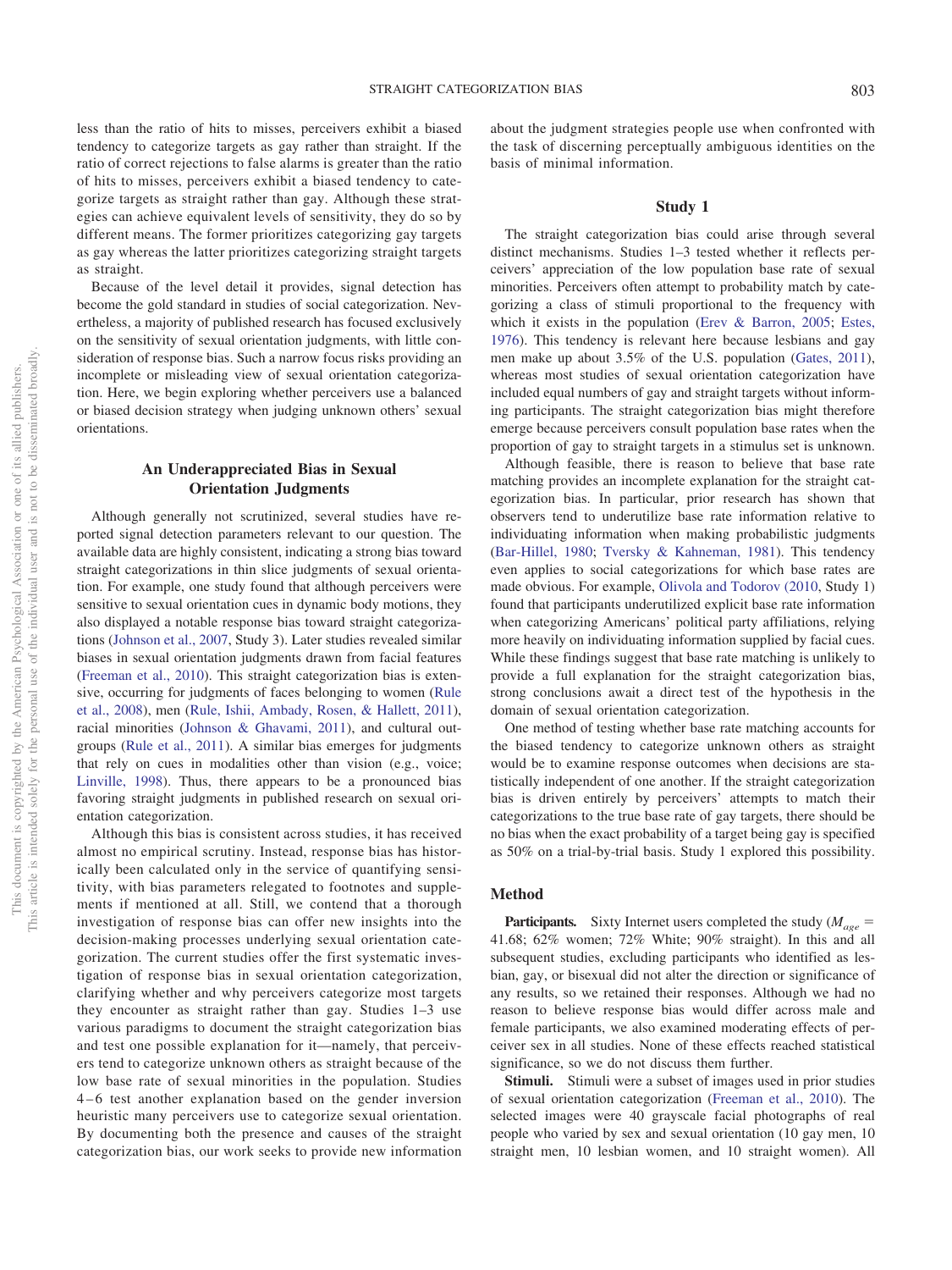photographs were standardized to  $200 \times 288$  pixels and depicted White individuals devoid of facial hair, jewelry, and visible tattoos.

**Procedure.** We recruited Mechanical Turk users for a study about their impressions of other people, with no mention of base rates or sexual orientation. After providing consent, participants were redirected to the survey hosting website Qualtrics, where they were instructed to categorize strangers' sexual orientations on the basis of facial photographs. Critically, these categorizations were embedded within a game called "Two Doors." On each trial, participants were presented images of two doors— one labeled Door A and the other labeled Door B. They were informed that one door concealed a picture of a straight person and the other door concealed a picture of a gay person, with the location of the gay/straight faces randomized across trials. On each trial, participants chose a door and guessed the sexual orientation of the face it revealed. In this way, each trial was statistically independent and had a 50% chance of revealing a gay face.

Programming constraints precluded a fully randomized presentation order. To overcome this limitation, we created a fixed random order for the faces using a random number generator (forward condition), and then we reversed it (backward condition). Participants were randomly assigned to one of these two presentation orders, viewing the 40 faces in the specified order regardless of which door they selected on each trial.

Participants were given unlimited time to categorize each face and they received no feedback about the accuracy of their judgments. After completing all 40 trials, participants responded to a manipulation check testing whether they understood the statistical constraints of the design: "Based on the information provided at the beginning of the study, what percentage of the people you saw in this study were actually gay?" Finally, participants reported demographic information before being debriefed.

#### **Results and Discussion**

If base rate matching fully explains the straight categorization bias observed in prior work, then participants should show no bias when they believed each trial had a 50% chance of revealing a gay face. We conducted signal detection analyses to estimate the magnitude of response bias within each condition. Specifically, we coded correct gay categorizations as hits and correct straight categorizations as correct rejections, computing response bias (*c*) using standard algorithms [\(Stanislaw & Todorov, 1999\)](#page-16-20). In this coding scheme, *c* values of 0 indicate no bias, positive *c* values indicate a conservative bias (i.e., tendency to apply straight category labels), and negative *c* values indicate a liberal bias (i.e., tendency to apply gay category labels).

**Manipulation check.** We first analyzed responses to the manipulation check to ensure that participants understood the method. On average, participants reported that 46.80% of the faces they saw were gay  $(SD = 19.10)$ . A one-sample *t* test revealed that this value did not differ significantly from 50%,  $t(59) = -1.29$ ,  $p =$  $.204, d = 0.17$ , indicating that participants understood the statistical constraint of the "Two Door" design.

**Signal detection analyses.** We next analyzed participants' judgments using signal detection analyses. As expected, participants displayed a significant response bias toward straight categorizations, judging only 39% of the targets to be gay  $(M_c = 0.32,$ 

 $SD_c = 0.40$ ,  $t(59) = 6.17$ ,  $p < .001$ ,  $d = 0.80$ . We also noted that the magnitude of response bias differed across the backward and forward presentation orders  $(Ms = .21$  and .41, respectively),  $t(50.77) = -2.01$ ,  $p = .049$ ,  $d = 0.56$  (*df* corrected for unequal variance). Thus, we conducted additional analyses to test the magnitude of bias separately for each order. The bias toward straight categorizations remained significant in both the backward condition,  $t(27) = 4.09$ ,  $p < .001$ ,  $d = 0.78$ , and the forward condition,  $t(31) = 4.98$ ,  $p < .001$ ,  $d = 0.89$ .

Study 1 provided a stringent test of the straight categorization bias using a unique design in which participants believed each trial had equal chances of revealing a gay or straight face. Despite understanding the statistical constraints of this design, participants used the gay category label only 39% of the time, resulting in a notable response bias toward straight categorizations. It bears repeating that the magnitude of the effect differed somewhat as a function of presentation order: Although response bias was evident for both orders, it was noticeably stronger in the backward condition relative to the forward condition. This finding suggests that sexual orientation judgments depend in part on the targets perceivers encountered previously. We return to this possibility in Studies 5– 6, but for now reiterate that Study 1 documented a significant bias toward straight judgments even when the design specified statistically independent trials with equal chances of revealing a gay or straight target.

# **Study 2**

Study 1 demonstrated that base rate matching does not fully account for the straight categorization bias, given that participants continued to exhibit a response bias when they believed each trial had equal chances of revealing a gay or straight target. It bears noting, however, that the Two Door design differed considerably from the methods used in prior research on social categorization. To corroborate our findings using methods more analogous to existing work, we conducted a second study in which participants received explicit base rate information before categorizing the sexual orientation of multiple targets in rapid succession. If the straight categorization bias is driven by perceivers' attempts to match base rates, we should see no evidence of bias when participants receive explicit base rate information before the task.

### **Method**

**Participants.** There were 126 Internet users who completed the study ( $M_{age}$  = 34.21; 45% women; 75% White; 87% straight). **Stimuli.** Stimuli were identical to Study 1.

**Procedure.** We recruited Mechanical Turk users for a study about their impressions of other people, with no mention of base rates or sexual orientation. After providing consent, participants were redirected to the survey hosting website Qualtrics, where they were randomly assigned to one of four conditions: 25% base rate  $(n = 32)$ , 50% base rate  $(n = 28)$ , 75% base rate  $(n = 36)$ , or control (unspecified base rate;  $n = 30$ ). All participants learned we were interested in their perceptions of others' sexual orientations. In the conditions specifying base rates, participants received additional information about the number of gay targets in the stimulus set. For example, participants in the 25% condition were told: "You should know that one quarter (25%), or 10 of the 40 people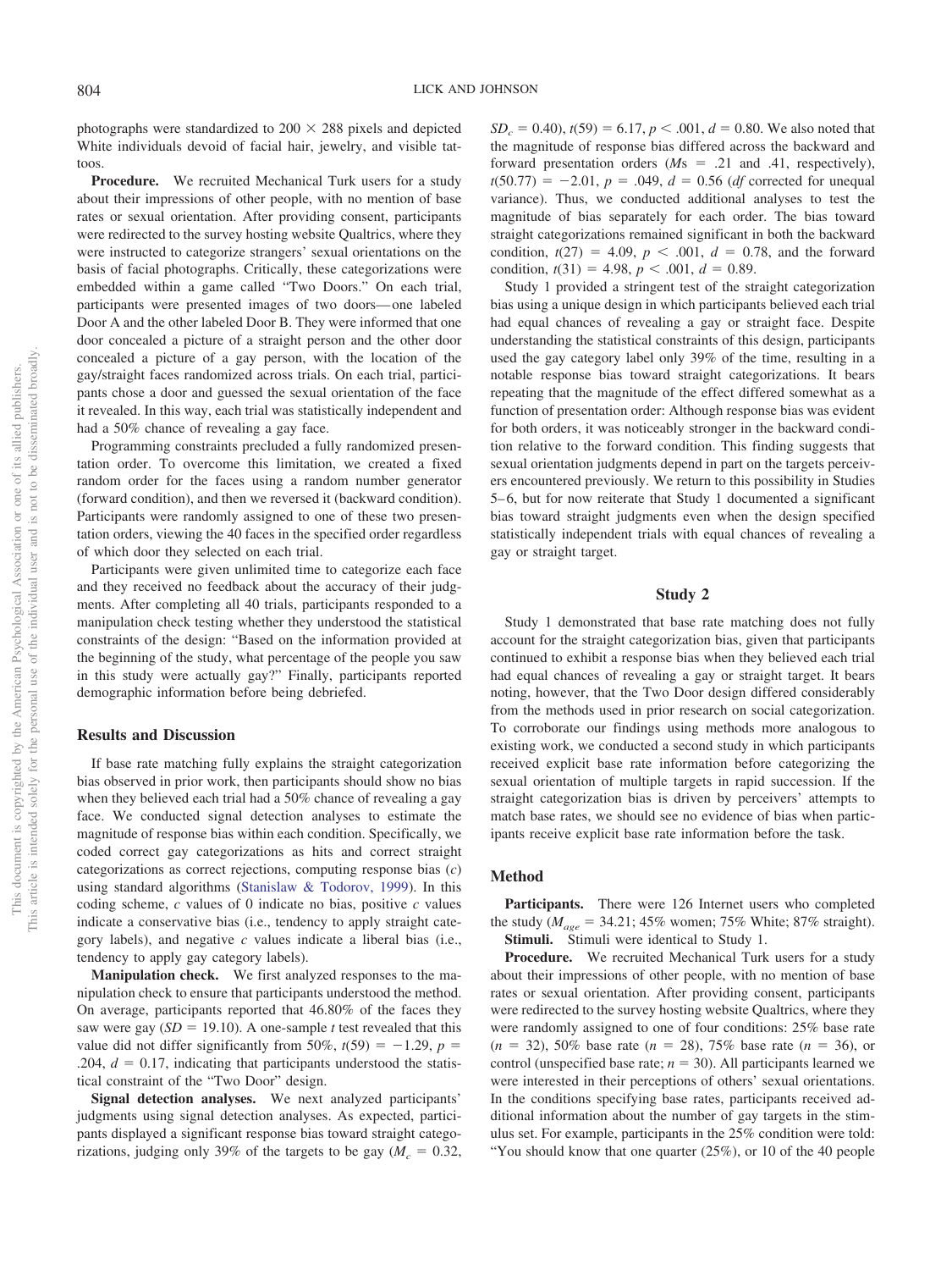that you will see, identify as gay in real life. Try to keep this in mind as you make your judgments." The photographs remained identical across conditions, enabling a direct comparison of response bias across stimulus sets with identical targets but different base rate information.

Stimuli were presented individually in random order. As before, participants were given unlimited time to categorize each face and they received no feedback about the accuracy of their judgments. After completing all judgments, participants responded to a manipulation check: "Based on the information provided at the beginning of the study, what percentage of the people you saw identify as gay in real life?" Finally, participants reported demographic information before being debriefed.

## **Results and Discussion**

Study 2 aimed to provide a second test of the possibility that the straight categorization bias reflects participants' attempt to calibrate their judgments to an expected base rate. If this hypothesis is correct, then explicitly informing participants of the base rate of gay targets in a stimulus set should eradicate the straight categorization bias. We used signal detection analyses to compare the magnitude of the response bias against the expected value given the base rate specified within each condition.

**Manipulation check.** Overall, 71% of participants correctly identified the base rate of gay targets based upon the information provided. This percentage was somewhat lower than we expected. Upon further inspection, it appears that incorrect responses were driven primarily by participants in the control condition who guessed at the base rate rather than selecting the "not specified" option. Discarding control participants who failed the manipulation check, 83% of the remaining participants provided correct responses. Nevertheless, the pattern of results replicated when excluding participants who failed the manipulation check, so we retained all responses.

**Signal detection analyses.** Participants displayed a significant response bias toward straight categorizations overall  $(M_c =$ 0.64,  $SD_c = 1.85$ ,  $t(125) = 3.85$ ,  $p < .001$ ,  $d = 0.35$ . Because participants received different base rate information, however, we should expect response bias to vary across conditions. Indeed, analyzing *c* values using a one-way analysis of variance (ANOVA) with Base Rate Condition as a between-subjects factor indicated that response bias varied across base rate conditions,  $F(3, 122) =$ 4.88,  $p = .003$ ,  $\eta_p^2 = 0.11$  (see [Figure 1\)](#page-4-0). We explored this variability further by conducting one-sample *t* tests within each condition to determine whether the observed response bias differed from the expected value given the specified base rate. In the 25% condition, the mean response bias was not significantly different from the expected value of 1.16 ( $M_c = 1.23$ ,  $SD_c = 2.29$ ),  $t(31) =$ 0.18,  $p = 0.859$ ,  $d = 0.03$ . In the 50% condition, the mean response bias was significantly higher than the expected value of  $0 \left( M_c \right)$ 0.34,  $SD_c = 0.84$ ,  $t(27) = 2.18$ ,  $p = .039$ ,  $d = 0.40$ . In the 75% condition, the mean response bias was significantly higher than the expected value of  $-1.16$  ( $M_c = -0.15$ ,  $SD_c = 1.59$ ),  $t(35) = 3.82$ ,  $p = .001, d = 0.64$ . This pattern indicates that response bias decreased as the presumed base rate increased. As a direct test of this effect, we regressed Response Bias onto Base Rate Condition  $(1 = 25\%, 2 = 50\%, \text{ and } 3 = 75\%).$  Indeed, response bias

<span id="page-4-0"></span>*Figure 1.* Effect of base rate knowledge on response bias in Study 2. Dashed lines indicate the expected level of response bias if perceivers were to match categorizations to the specified base rate. Participants in the 25% Base Rate Condition did not show a significant response bias, but participants in the 50% and the 75% Base Rate Condition showed a significant bias toward straight categorizations relative to the base rate information they received.

decreased in a linear fashion as the presumed base rate of gay faces increased,  $B = -0.67$ ,  $SE = 0.21$ ,  $t = -3.34$ ,  $p = .001$ .

We conducted additional analyses to explore response tendencies in the control condition for which the base rate was unspecified. Here, participants showed a significant response bias toward straight categorizations ( $M_c = 1.21$ ,  $SD_c = 1.97$ ),  $t(29) = 3.37$ ,  $p = 0.002$ ,  $d = 0.61$ . It is noteworthy that the mean response bias in the unspecified condition was nearly identical to the mean response bias in the  $25\%$  base rate condition ( $Ms = 1.21$  and 1.23, respectively). Further analyses of participants' responses to the manipulation check provide additional clarity for this effect. Recall that many of the participants in the unspecified condition failed the manipulation check because they guessed at the base rate rather than selecting the "not specified" option. Of those incorrect guesses, nearly half (47%) indicated a base rate of 25%. This finding suggests that, when lacking clear base rate information, a common assumption is that one-quarter of the targets identify as gay.

Study 2 revealed that base rate matching exerts some impact on the outcomes of sexual orientation categorization. Indeed, the magnitude of response bias varied across participants who received different base rate information about an identical stimulus set, with response bias decreasing in a linear fashion as the stated base rate increased from 25 to 75%. Furthermore, participants did not show a response bias when they believed the base rate to be 25%. This result is particularly compelling alongside the observa-

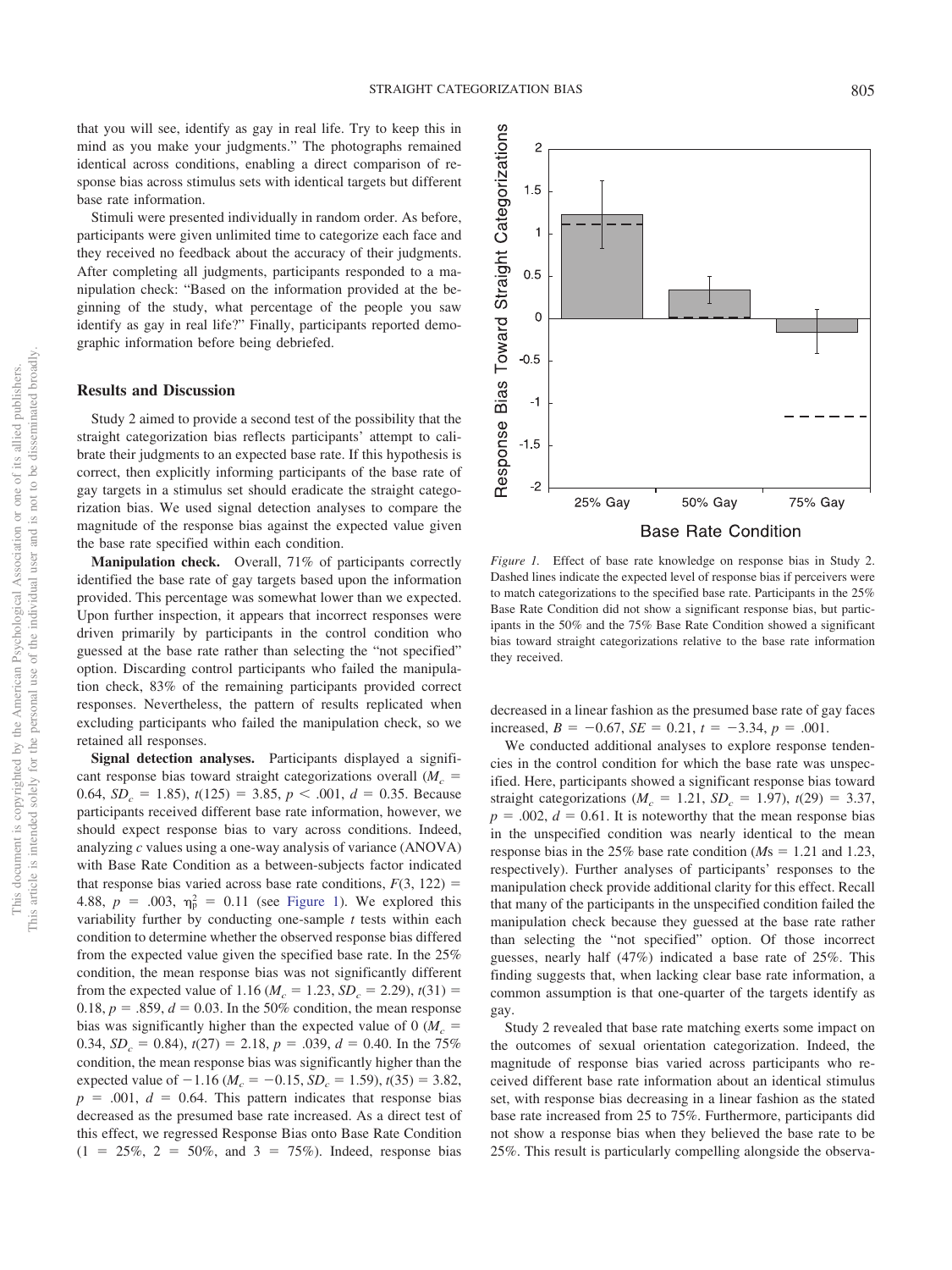tion that participants in the unspecified condition tended to guess the base rate was 25%. Participants were especially prone to show a response bias toward straight categorizations when the empirical base rate exceeded their baseline assumption of 25% gay targets.

While participants partially calibrated their sexual orientation judgments to the explicitly provided base rate, they failed to adjust their categorizations sufficiently. In all but the 25% base rate condition, participants showed a strong and significant bias toward straight categorizations even when they were able to correctly indicate the stated base rate in a manipulation check. Therefore, while base rate matching appears to inform sexual orientation judgments to some extent, it does not provide a complete explanation for the straight categorization bias.

#### **Study 3**

Because the stimulus set was fixed in Study 2, the base rate information participants received was technically invalid in all but the 50% condition. Manipulating presumed base rates in this manner provided control for testing our hypotheses about base rate matching as an explanation for the straight categorization bias, but it also created an unrealistic scenario that might have conflicted with participants' observation of diagnostic cues displayed by targets. Furthermore, our prior studies were unique in that they provided participants with clear base rate information about the stimulus set. While this approach allowed us to test whether participants match their categorization tendencies to explicitly stated base rates, it precluded a test of participants' sensitivity to base rates in the more common scenario when they are left unspecified. Study 3 tested whether base rate matching accounts for the straight categorization bias by altering the actual base rates of gay targets in the stimulus set without informing participants of this variability.

# **Method**

This document is copyrighted by the American Psychological Association or one of its allied publishers. This article is intended solely for the personal use of the individual user and is not to be disseminated broadly.

This document is copyrighted by the American Psychological Association

one of its allied publishers.

 $\rm \overline{o}$ 

This article is intended solely for the personal use of the individual user and is not to be disseminated broadly,

**Participants.** There were 203 Internet users who completed the study ( $M_{age} = 34.74$ ; 50% women; 76% White; 89% straight).

**Stimuli.** Stimuli consisted primarily of those described in Studies 1 and 2, but the manipulation of the actual base rate of gay targets in the stimulus set required the inclusion of several additional faces from [Freeman et al. \(2010\).](#page-15-3) In the 25% base rate condition, we replaced 10 gay faces with 10 new straight faces (5 men, 5 women). In the 75% base rate condition, we replaced 10 straight faces with 10 new gay faces (5 men, 5 women). As before, all photographs were standardized to  $200 \times 288$  pixels and depicted White individuals devoid of facial hair, jewelry, and visible tattoos.

**Procedure.** We recruited Mechanical Turk users for a study about their impressions of other people, with no mention of base rates or sexual orientation. After providing consent, participants were redirected to the survey hosting website Qualtrics, where they were randomly assigned to one of three conditions: 25% base rate  $(n = 68)$ , 50% base rate  $(n = 67)$ , or 75% base rate  $(n = 68)$ . Across conditions, participants learned we were interested in their perceptions of others' sexual orientations, but they received no explicit information about base rates. Instead, base rate information was provided implicitly based upon participants' experience of the stimulus set as they made judgments. After completing their

judgments, participants were asked to indicate what percentage of the targets they believed were actually gay. All other procedures were identical to Study 2.

#### **Results and Discussion**

Study 3 tested whether participants adjust their categorization tendencies to match the actual base rate of gay targets in a stimulus set. If perceivers infer base rates from visual exposure to diagnostic cues, then the straight categorization bias should become less pronounced as the number of gay targets in the stimulus set increases. If not, then the straight categorization bias should persist across conditions. We tested these possibilities by comparing the magnitude of response bias to the expected value given the base rate of gay targets in each condition.

Perceivers displayed a response bias toward straight categorizations in the sample overall  $(M_c = 0.63, SD_c = 0.54)$ ,  $t(202) =$ 16.76,  $p < .001$ ,  $d = 1.17$ . Again, however, analyzing *c* values using a one-way ANOVA with Base Rate Condition as a betweensubjects factor revealed that response bias varied across base rate conditions,  $F(2, 200) = 2.69$ ,  $p = .071$ ,  $\eta_p^2 = 0.03$  (see [Figure 2\)](#page-5-0). We explored this variability by conducting one-sample *t* tests within each condition to determine if the observed response bias differed from the expected value given the base rate. In the 25% condition, the mean response bias was lower than the expected value of 1.16 ( $M_c = 0.52$ ,  $SD_c = 0.56$ ),  $t(68) = -9.45$ ,  $p < .001$ ,  $d = 1.14$ . In the 50% condition, the mean response bias was higher than the expected value of 0 ( $M_c = 0.66$ ,  $SD_c = 0.52$ ),  $t(65) =$ 

Response Bias Toward Straight Categorizations  $\overline{c}$ 1.5  $\mathbf{1}$  $0.5$  $\mathbf 0$  $-0.5$  $-1$  $-1.5$  $-2$ 50% Gay 25% Gay 75% Gay **Base Rate Condition** 

<span id="page-5-0"></span>*Figure 2.* Effect of stimulus base rates on response bias in Study 3. Dashed lines indicate the expected level of response bias given the true base rate of gay faces in the stimulus set. Participants in the 50% and the 75% Base Rate Condition showed a significant bias toward straight categorizations relative to the base rate information they received.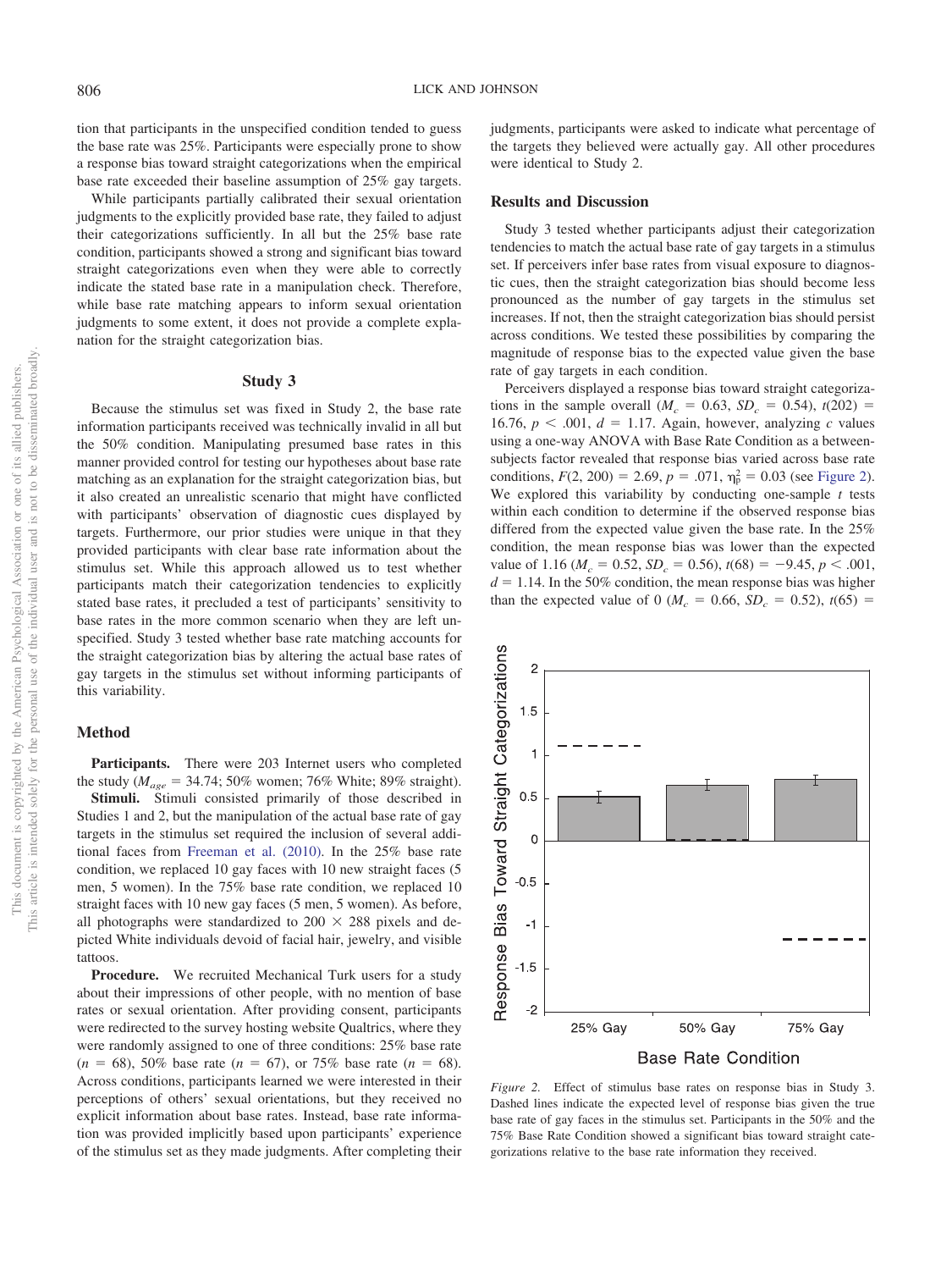10.44,  $p \le 0.001$ ,  $d = 1.27$ . In the 75% condition, the mean response bias was again higher than the expected value of  $-1.16$  $(M_c = 0.72, SD_c = 0.52), t(67) = 27.39, p < .001, d = 3.62.$ 

The findings described above indicate that the straight categorization bias *increased* as the number of gay targets in the sample increased. As a direct test of this effect, we regressed Response Bias onto Base Rate Condition (1 =  $25\%$ , 2 =  $50\%$ , and 3 = 75%). Indeed, response bias increased in a linear fashion as the actual base rate of gay faces increased,  $B = 0.10$ ,  $SE = 0.05$ ,  $t =$ 2.26,  $p = 0.025$ . One possible explanation for this finding is the fact that perceivers received no explicit information about the empirical base rate at the beginning of this study; thus, they could not calibrate their judgments to the base rate until they had accumulated some experience with the stimulus set. To test this possibility, we recomputed signal detection analyses for the first 20 stimuli and the last 20 stimuli each participant encountered. The pattern for the first 20 stimulus exposures was identical to the overall pattern described above. Specifically, analyzing *c* values using a one-way ANOVA with Base Rate Condition as a between-subjects factor revealed that response bias varied across base rate conditions,  $F(2, 200) = 3.39$ ,  $p = .036$ ,  $\eta_p^2 = 0.03$ . In the 25% condition, the mean response bias was lower than the expected value of 1.16  $(M_c = 0.48, SD_c = 0.57), t(68) = -10.00, p < .001, d = 1.19.$  In the 50% condition, the mean response bias was higher than the expected value of 0 ( $M_c = 0.58$ ,  $SD_c = 0.47$ ),  $t(65) = 10.04$ ,  $p <$  $.001, d = 1.23$ . In the 75% condition, the mean response bias was again higher than the expected value of  $-1.16$  ( $M_c = 0.71$ ,  $SD_c =$ 0.48),  $t(67) = 32.02$ ,  $p < .001$ ,  $d = 3.89$ . Regression analysis revealed that response bias increased in a linear fashion as the actual base rate of gay faces increased,  $B = 0.11$ ,  $SE = 0.04$ ,  $t =$  $2.61, p = .010.$ 

We conducted an identical series of analyses for the last 20 stimulus exposures. Again, response bias varied somewhat across base rate conditions  $F(2, 200) = 3.43$ ,  $p = .034$ ,  $\eta_p^2 = 0.03$ . In the 25% condition, the mean response bias was lower than the expected value of 1.16 ( $M_c = 0.52$ ,  $SD_c = 0.71$ ),  $t(68) = -7.46$ ,  $p <$  $.001, d = 0.90$ . In the 50% condition, the mean response bias was higher than the expected value of 0 ( $M_c = 0.69$ ,  $SD_c = 0.51$ ),  $t(65) = 11.00, p < .001, d = 1.35$ . In the 75% condition, the mean response bias was again higher than the expected value of  $-1.16$  $(M_c = 0.78, SD_c = 0.55), t(67) = 29.03, p < .001, d = 3.53$ . As before, regression analysis revealed that response bias increased in a linear fashion as the actual base rate of gay faces increased,  $B =$ 0.13,  $SE = 0.05$ ,  $t = 2.59$ ,  $p = .010$ .

Finally, as a direct comparison of response bias across the two halves of the study, we subtracted each participant's response bias for the first 20 stimuli they judged from their response bias for the second 20 stimuli they judged. We then conducted a one-sample *t* test on this difference score, which revealed that the straight categorization bias was slightly stronger for the second 20 faces relative to the first 20 faces ( $M = 0.07$ ,  $SD = 0.54$ ),  $t(202) = 1.95$ ,  $p = 0.053$ ,  $d = 0.13$ . This slight increase in response bias was most pronounced for participants in the 50% base rate condition  $(M =$ 0.11,  $SD = 0.41$ ,  $t(65) = 2.14$ ,  $p = .036$ ,  $d = 0.27$ , but not significant for participants in the  $25\%$  base rate condition ( $M =$ 0.04,  $SD = 0.65$ ,  $t(68) = 0.50$ ,  $p = .622$ ,  $d = 0.06$ , or the 75% base rate condition ( $M = 0.08$ ,  $SD = 0.55$ ),  $t(67) = 1.18$ ,  $p = .242$ ,  $d = 0.15$ .

The above analyses cast doubt on the hypothesis that participants extract base rate information from a stimulus set and use that information to guide their judgments. If participants were attuned to base rate information gleaned from their cumulative exposure to a stimulus set, response bias should have decreased as the number of gay faces increased, and this effect should have been more pronounced later in the study as opposed to earlier. We observed neither of those patterns here. An alternative hypothesis is that, in the absence of explicit information about the stimulus set, participants relied on their own intuitions about base rates given that the judgment task required them to sort faces into one of two categories. In this situation, participants may have assumed a base rate of 50% and tailored their categorizations accordingly, resulting in an increasingly strong response bias as the true base rate of gay targets increased. To test this possibility, we examined participants' presumed base rates given their estimate of the number of targets they believed were actually gay. A majority of participants (71%) indicated a base rate of 50%, and these estimates did not vary as a function of the true number of gay targets in the stimulus set,  $F(2, 200) = 0.51$ ,  $p = .601$ ,  $\eta_p^2 = 0.01$ . Even more informative is the fact that presumed base rates were strongly tethered to response tendencies. As participants believed the number of gay targets in the stimulus set increased, the straight categorization bias decreased,  $r(203) = -0.45$ ,  $p < .001$ . These findings suggest that *presumed* base rates guide sexual orientation judgments when explicit base rate information is not available. Still, while participants' judgments were correlated with their presumed base rate of gay targets, they nevertheless showed a straight categorization bias relative to their own beliefs: There was a significant response bias toward straight categorizations among participants who presumed a 50% base rate of gay targets  $(M = 0.65, SD = 0.45)$ ,  $t(144) =$  $17.50, p \leq .001, d = 1.44.$ 

Study 3 provided additional evidence of a straight categorization bias in sexual orientation categorization. Participants did not accurately calibrate their categorizations to the true base rate of gay targets in the stimulus set; instead, they tended to infer a 50% base rate and make judgments proportional to this inference rather than to the stimuli they encountered. It also bears repeating that the straight categorization bias still emerged when we tested response bias against this presumed base rate. Participants underutilized the gay category label relative to their own beliefs as well as the true number of gay targets in each stimulus set.

In combination, Studies 1–3 revealed a significant bias toward straight categorizations that replicated across several distinct judgment paradigms. The data indicated that base rate matching partially contributes to this bias, insofar as participants calibrated their judgments to base rate information that was either explicitly provided or inferred from the stimulus set. However, base rate matching provided an incomplete explanation for the bias. Perceivers continued to show a response bias toward straight categorizations when they believed each trial had a 50% chance of revealing a gay target (Study 1), when they received and remembered explicit base rate information about the stimulus set in question (Study 2), and when they judged targets from stimulus sets with varying base rates (Study 3). Participants even underutilized the gay category label relative to their own explicitly stated beliefs about the base rate of gay targets in the stimulus set (Study 3). Thus, while base rate matching certainly impacts sexual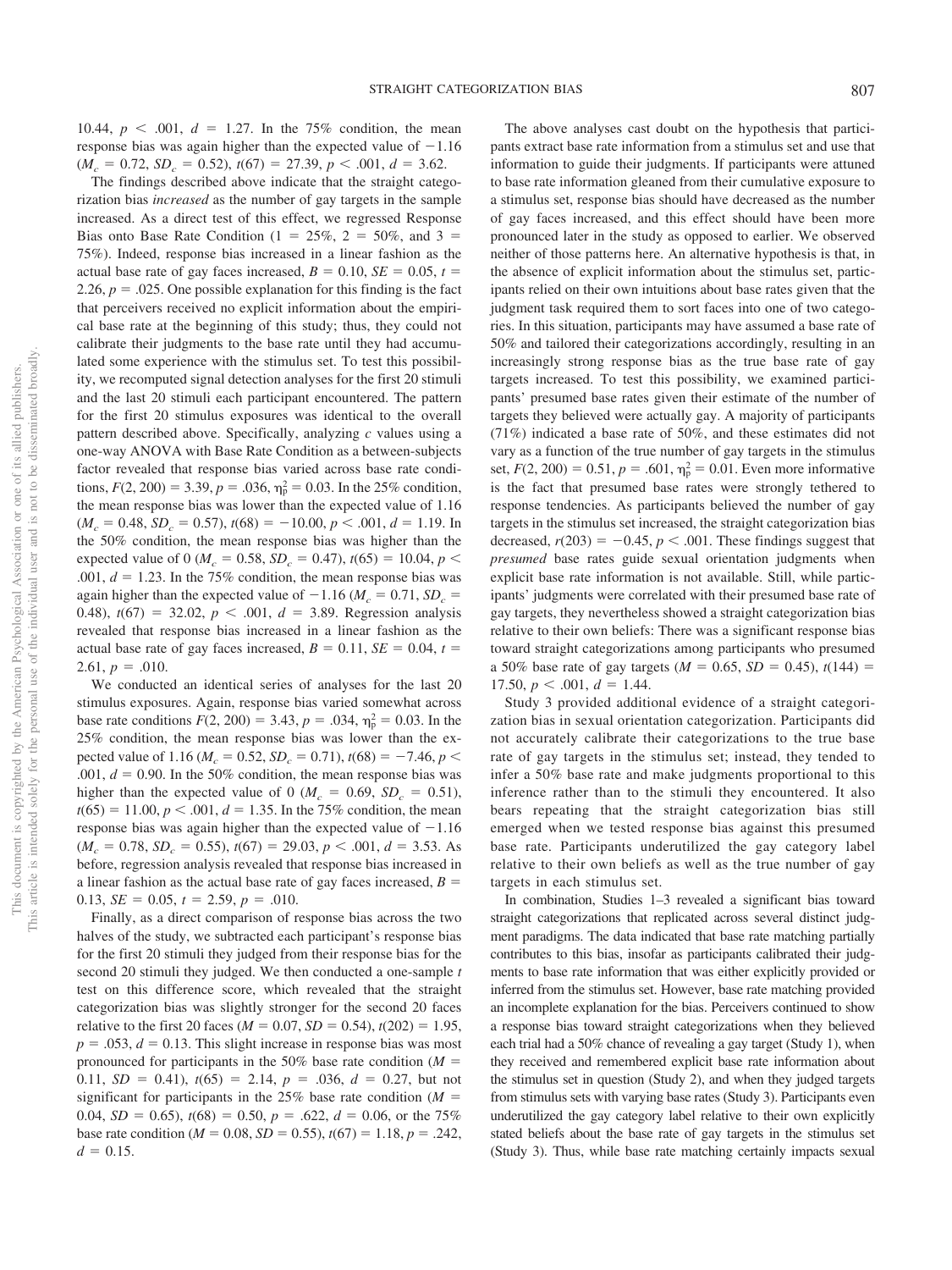orientation judgments, it does not provide a complete explanation for the response bias observed here.

#### **Study 4**

Our initial studies revealed a response bias toward straight judgments in sexual orientation categorization that is not fully accounted for by base rate matching. Because base rates do not provide a full explanation for the bias, other social– cognitive factors must also contribute to it. The remaining studies test a second account based upon prior insights about the perceptual mechanisms guiding sexual orientation judgments. In particular, numerous studies have shown that perceivers rely on a gender inversion heuristic to make sexual orientation judgments, categorizing targets whose features adhere to those expected for their sex (masculine men, feminine women) as straight and targets whose features depart from those expected for their sex (feminine men, masculine women) as gay [\(Freeman et al., 2010;](#page-15-3) [Johnson et al.,](#page-15-4) [2007;](#page-15-4) [Lick et al., 2013\)](#page-16-7). Although use of this gender inversion heuristic appears robust, it is important to note that the mapping of gendered features onto sexual orientations is imperfect—not all hyper-gendered targets are straight, and not all androgynous targets are gay. Rather, relying on gendered features to categorize sexual orientation could be construed as a form of stereotyping wherein perceivers generalize beliefs about the gendered features of gay men and lesbians in the population to individual exemplars [\(Cox, Devine, Bischmann, & Hyde, 2015\)](#page-15-19).

While recent studies have provided important insights about the heuristics guiding sexual orientation judgments, researchers have yet to pinpoint the precise threshold of gendered features compelling gay categorizations. Two possibilities seem reasonable. First, as depicted in [Figure 3A,](#page-7-0) perceivers may evenly map gendered features onto sexual orientation judgments. Given equivalent base rates for gay and straight targets, this scenario implies that individuals whose features are androgynous relative to the rest of the sample will be categorized as gay whereas individuals whose features are hyper-gendered relative to the rest of the sample will be categorized as straight. A second possibility, depicted in [Figure](#page-7-0) [3B,](#page-7-0) is that perceivers possess an uneven mapping of gendered features to sexual orientation judgments. In this scenario, the threshold for gay categorizations falls well below the midpoint of the range of gendered features for the sample, resulting in a relatively small range of cues supporting gay categorizations. This limited range would yield a response bias because few targets exhibit features that surpass perceivers' threshold for categorizing others as gay. In the context of a study in which the base rate of gay targets is specified at 50%, the top figure represents an idealized mapping of gendered features onto sexual orientation categorizations. Indeed, because norms for gendered facial features are tethered to the specific set of faces encountered within a task [\(Lick & Johnson, 2014b\)](#page-16-24), participants should calibrate their judgments accordingly: Targets whose features fall above the midpoint of gendered features for the sample should be categorized as straight, and targets whose features fall below the midpoint of gendered features for the sample should be categorized as gay. Study 4 tested this assumption about the heuristic underlying sexual orientation judgments.



<span id="page-7-0"></span>*Figure 3.* Conceptual diagrams representing two possibilities for the range of gendered cues perceivers use to categorize targets as lesbian/gay and straight. The top diagram (A) depicts a scenario in which perceivers have a balanced mapping of gendered features onto sexual orientation categorizations; targets with relatively androgynous features (below the midpoint of the gender spectrum) are considered gay. The bottom diagram (B) depicts a scenario in which perceivers have an unbalanced mapping of gendered features onto sexual orientation categorizations; there is a limited range of features compelling gay categorizations.

# **Method**

**Participants.** There were 271 Internet users who completed the study ( $M_{age} = 35.86$ ; 47% women; 75% White; 91% straight).

**Stimuli.** We created stimuli that varied systematically in gendered appearance using a morphing paradigm. We began by creating an androgynous composite face with equally male-typed and female-typed features. Specifically, we selected front-facing photographs of 18 White men and 18 White women with neutral expressions from the Chicago Face Database [\(Ma, Correll, &](#page-16-25) [Wittenbrink, 2015\)](#page-16-25). We then used Abrosoft morphing software to place 112 landmark points around each face before mathematically averaging the images into a single composite face. By averaging 36 faces into a single composite face, we reduced the likelihood of idiosyncratic features from a single face exerting undue influence on the morphs. After creating the androgynous composite face, we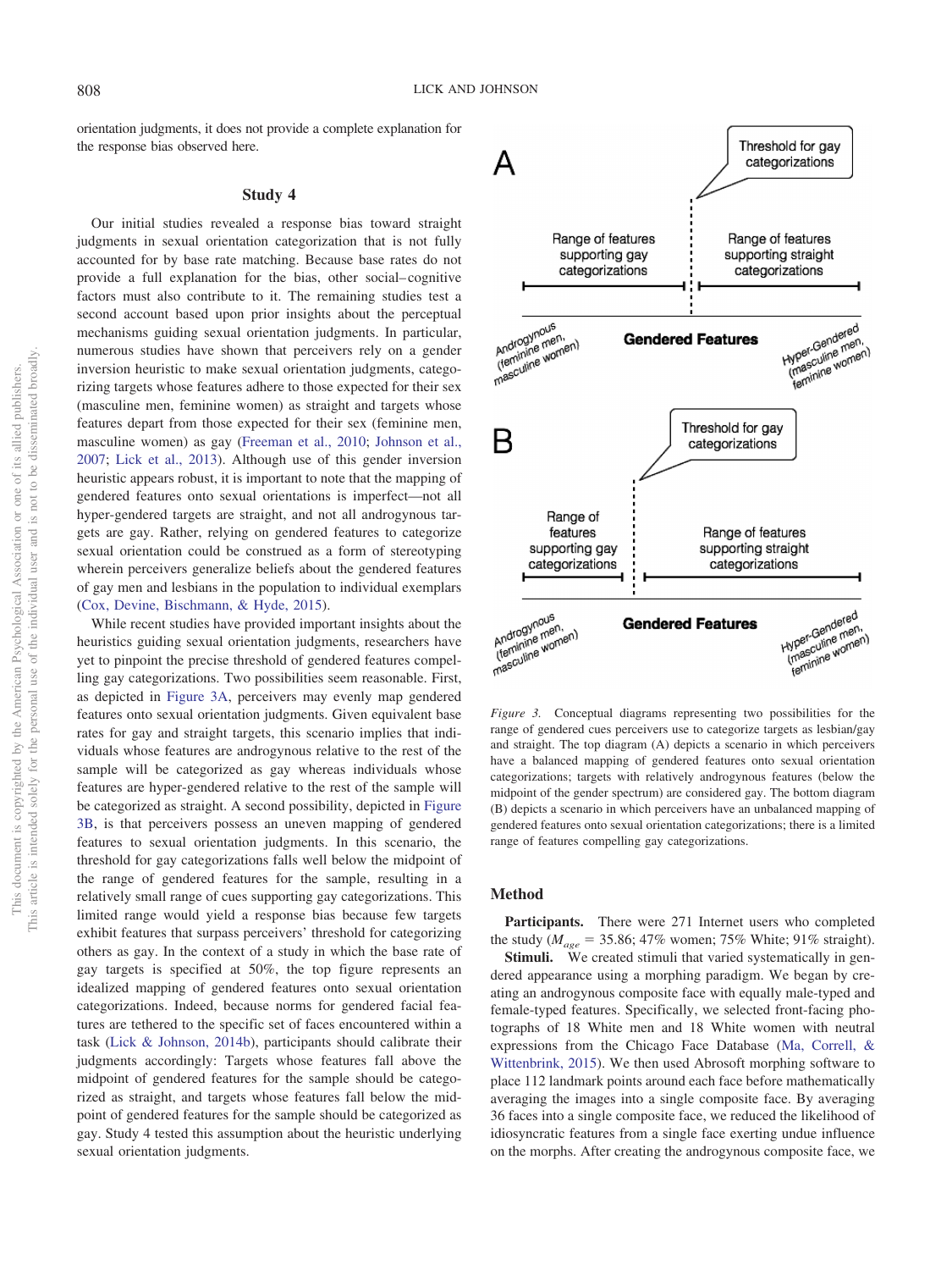selected additional front-facing photographs of 5 White men and 5 White women with neutral expressions from the same database. We used these images as parent faces to create 10 continua that varied systematically in their gendered appearance. Specifically, we placed 112 landmark points around each parent face and then morphed them toward and away from the androgynous composite in 11 evenly spaced intervals to exaggerate the physical differences between the male/female parent faces and the androgynous composite face. This procedure yielded 110 faces (55 men, 55 women) that varied systematically in their gendered appearance from  $-100\%$  identity strength (androgynous) to 100% identity strength (hyper-gendered). The resulting images were ovalcropped to remove hair cues and resized to  $199 \times 281$  pixels (see [Figure 4\)](#page-9-0).

**Procedure.** We recruited Mechanical Turk users for a study about their perceptions of other people, with no mention of gender or sexual orientation. After providing consent, participants viewed either male or female test faces in random order and judged the sexual orientation of each one twice to ensure reliability.<sup>3</sup> We informed participants that some of the faces would look similar to one another, but asked them to judge each one individually, regardless of their responses to previous faces. To avoid potential confounds related to participants' attempts to match population base rates, we explicitly instructed them that half of the targets were gay and asked them to keep this in mind throughout the study. Upon completing their judgments, participants answered a manipulation check testing their knowledge of the base rate and reported demographic information before being debriefed.

## **Results and Discussion**

Our primary aim in Study 4 was to estimate the range of gendered cues perceivers use to categorize others as gay versus straight. We did so by fitting psychometric curves to the judgment data and locating the point of subjective equality (PSE)—that is, the point on the gender morph continuum where gay and straight category judgments were equally likely. To do so, we coded the test stimuli according to an 11-point scale indicating the degree of gender morph  $(-100 \text{ [androgynous]}, -80, -60, -40, -20, 0)$ [parent face], 20, 40, 60, 80, 100 [hyper-gendered]). We then aggregated each participant's sexual orientation judgments across target identities to form the proportion of targets they categorized as gay at each level of gender morph. Next, we used Prism software to fit psychometric functions to the aggregated data on the basis of a cumulative Gaussian distribution, which allowed us to calculate PSE. If the average PSE falls above the scale midpoint, then there is a limited range of features compelling gay categorizations.

Fifty-nine participants failed a manipulation check testing their knowledge of the base rate information supplied at the beginning of the study, and we excluded their responses to ensure that findings could not be attributed to participants' attempt to match the low population base rate of sexual minorities. Moreover, 162 participants had nonconvergent or very poorly fitting psychometric curves  $(R^2 < .60)$  that we excluded from PSE analysis. This may seem like a large number of exclusions, but it was necessary for the analysis of psychometric response data. Indeed, we could not analyze responses from participants with nonconvergent curves because we could not calculate a PSE, and it would have been inappropriate to include the curves with severe misfit because such misfit suggests that participants were not discriminating between the response options *lesbian/gay* and *straight* with regard to gendered features. Knowing that judgments of concealable identities are prone to misfitting curves, we intentionally recruited enough participants to ensure sufficient power after exclusions. After removing participants who failed the manipulation check and those with poorly fitting curves, we still had an effective sample of 94 participants. A power analysis revealed that 67 participants were required to achieve 80% power to detect small-to-medium effects  $(d = 0.35$ ; based on pilot test) in a one-sample *t* test when  $\alpha = .05$ . Therefore, the study was appropriately powered even after necessary data exclusions. That said, the pattern of results replicates if we include participants who failed the manipulation check as well as in secondary analyses that included those with misfitting curves (see below).

We began by testing whether the PSE differed as a function of target sex. The average PSE did not differ between male targets  $(M = -8.40, SD = 24.07)$  and female targets  $(M = -9.48, SD = 28.44), t(92) = 0.20, p = .844, d = 0.04,$ so we report analyses for both sexes combined. A one-sample *t* test indicated that the PSE fell significantly below the midpoint of the gender morph continuum  $(M = -8.80, SD = 25.64)$ ,  $t(93) = -3.33, p = .001, d = 0.34$  (see [Figure 5\)](#page-10-0). Participants required a face that was somewhat extreme in gender inversion before rendering a gay judgment.

Removing participants with misfitting psychometric curves might raise concerns that we limited our sample to participants who relied heavily on gendered cues when categorizing sexual orientation, increasing our chances of finding evidence for a limited range of gendered cues supporting gay categorizations. We therefore conducted an additional set of analyses that allowed us to include data from all participants who passed the manipulation check. We restructured participants' responses into long format so that each trial occupied one line of the dataset. Then, using a generalized estimating equation (GEE; [Zeger & Liang, 1986\)](#page-16-26) to account for the nested data, we regressed Sexual Orientation Categorization  $(0 = straight, 1 = gay)$  onto Gender Morph  $(-100 = androgynous to 100 = hyper-generated)$ . As expected, the slope for Gender Morph was negative and significant,  $B = -0.01$ ,  $SE \le 0.01$ ,  $z = -4.61$ ,  $p \le .001$ , indicating that participants applied a gender inversion heuristic whereby gay categorizations became more likely as faces became more androgynous. More important for our purposes is the intercept, which indicates the logit value for gay categorizations when Gender Morph is equal to 0. The intercept was significantly below zero,  $B = -0.09$ ,  $SE = 0.03$ ,  $z = -2.98$ ,  $p = .003$ , indicating that participants categorized targets at the midpoint of the gender scale as straight even when the 50% base rate should have rendered these categorizations gay.

Study 4 revealed that the range of gendered features for which participants made gay categorizations was smaller than the range of gendered facial features for which they made straight categori-

<sup>&</sup>lt;sup>3</sup> Participants evaluated either male or female faces because categorizing both sexes in a single study may have caused confusion about the sex of the androgynous face. Specifying target sex a priori served to clarify that the androgynous faces were gender-atypical members of a given sex.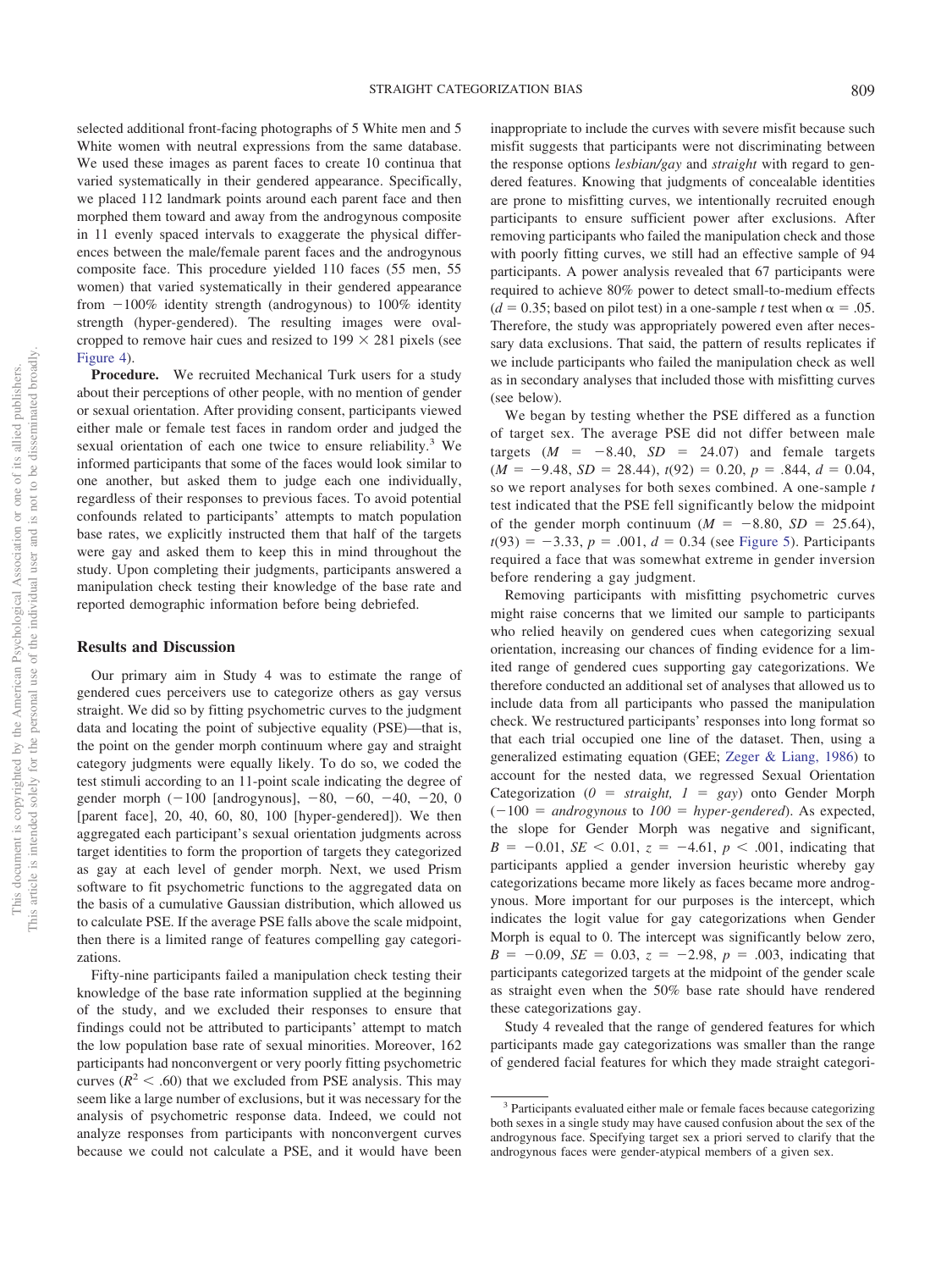

-200% Masculinity

-250% Masculinity

# **Adaptation Stimuli: Hyper-Masculine Male**



-100% Femininity

Parent Face Sample Test Stimuli: Female Identity Continuum +100% Femininity

<span id="page-9-0"></span>*Figure 4.* Sample stimuli from Studies 4 –5. Adaptation stimuli were hyper-masculine male faces from [Zhao](#page-16-27) [et al. \(2011\).](#page-16-27) Test stimuli were male and female face continua created by morphing parent faces from [Ma et al.](#page-16-25) [\(2015\)](#page-16-25) toward and away from an androgynous composite comprised of equal numbers of male and female faces.

zations, despite being given equal base rate expectations for straight and gay targets. If perceivers relied on a balanced decision criterion when rendering sexual orientation judgments, they should have calibrated their gender heuristic to the features of the stimulus set, categorizing the targets whose features were more gender adherent than the midpoint as straight and the targets whose features were less gender adherent than the midpoint as gay. Instead, participants tended to require more extreme deviations to compel gay categorizations relative to straight categorizations. Although the magnitude of the effect was modest, it was highly reliable, providing evidence for a limited range of cues supporting gay categorizations. As such, this discovery sheds new light on the gendered heuristic guiding sexual orientation categorization while simultaneously documenting perceptual underpinnings of the straight categorization bias. Fewer people possess features that match perceivers' expectations of sexual minority individuals than possess features that match perceivers' expectations of straight individuals, resulting in an upwardly biased threshold for gay categorizations.

Two considerations about the logic underlying our conclusions deserve mention. The first is that it might be inappropriate to expect perceivers to set the threshold for sexual orientation categorization at the midpoint of a range of gendered features. If the population of gay men and lesbians is rather small, one might argue that perceivers *should* place their threshold for gay categorizations left of center. However, this argument is faulty because (a) the instructions for Study 4 clearly specified a base rate of 50%

gay targets, and (b) we excluded participants who failed a manipulation check testing their knowledge of this constraint. Thus, the results cannot readily be attributed to the fact that sexual minorities make up a relatively small portion of the population. The second consideration is that it might be unrealistic to expect perceivers to apply sexual orientation categorizations evenly across the range of gendered features included in this study, given previous work indicating that perceivers generally expect lesbian and gay targets to appear somewhat androgynous. Because the center of the gender distribution consisted of the original parent faces, most of whom presumably identified as straight, it might seem as if the point of subjective equality should be shifted left. Again, however, our analyses pertain only to participants who correctly recalled the 50% base rate constraint provided at the beginning of the study. Moreover, the typicality of gendered features is relative to the context of faces in which an exemplar is viewed [\(Lick & Johnson,](#page-16-24) [2014b\)](#page-16-24). Because perceivers were informed the base rate of gay targets was 50%, they should have calibrated their judgments to utilize the observable gendered features accordingly. That is, the gender inversion heuristic should have led perceivers to place their perceptual threshold for gay categorizations at a location that would split the range of gendered features into even halves. However, even when participants acknowledged the 50% base rate, their threshold for gay categorizations fell below the midpoint of the gender continuum, indicating a limited range of cues supporting gay categorizations.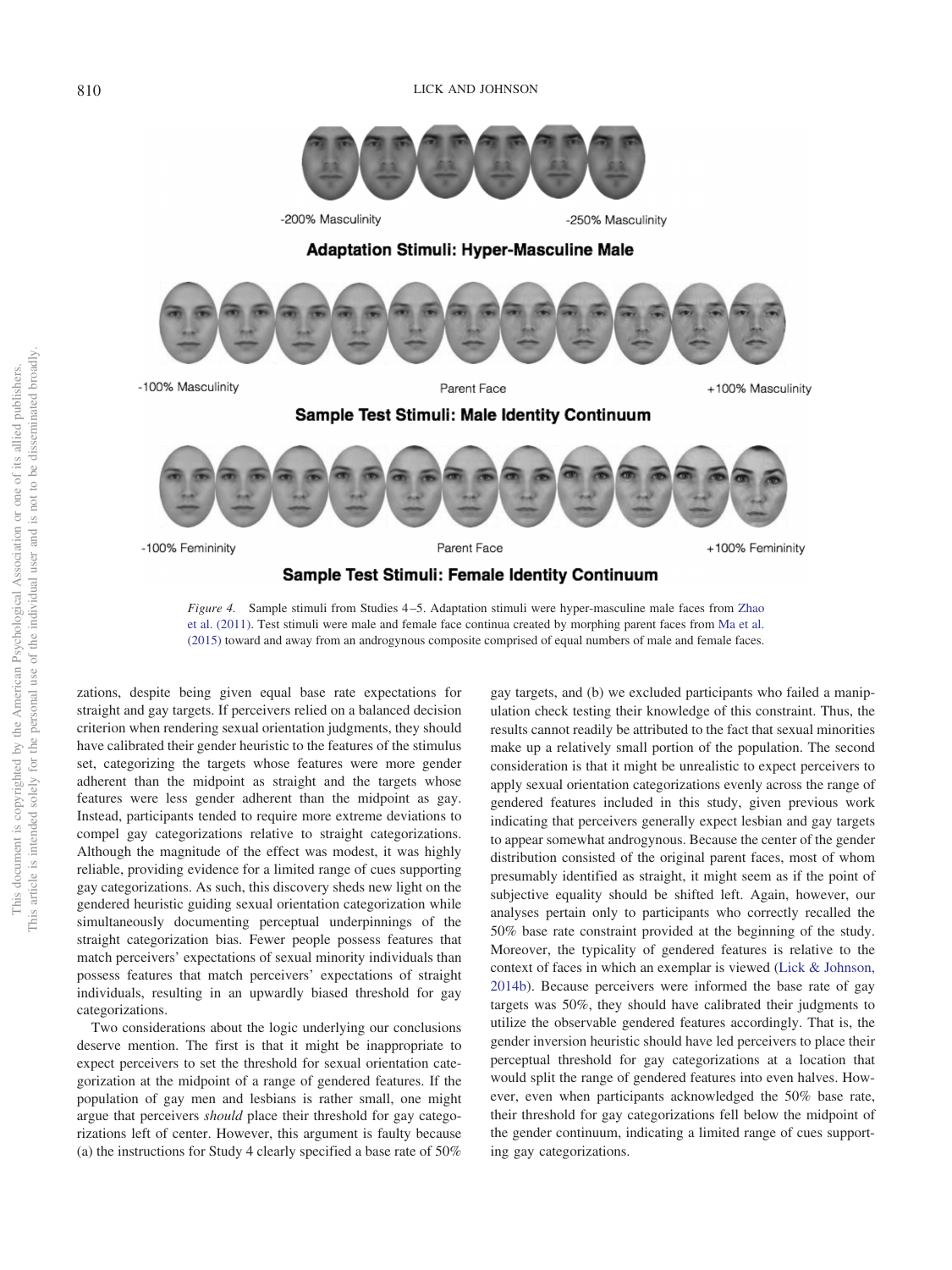

<span id="page-10-0"></span>*Figure 5.* Overall psychometric function displaying the proportion of gay categorizations as a function of stimulus gender morph in Study 4.

#### **Study 5**

Study 4 revealed that a limited range of gender cues supports gay categorizations even when instructions specified equal numbers of gay and straight targets. While these insights provide novel information about a mechanism by which sexual orientation categorizations become biased, it remains unclear why such a limited range exists. One possibility is that perceivers have relatively limited exposure to sexual minority individuals, with many prominent exemplars in film and television being highly stereotyped [\(Dyer, 1999;](#page-15-20) [Hart, 2000;](#page-15-21) [Raley &](#page-16-28) [Lucas, 2006\)](#page-16-28). Repeated exposure to such stereotypical representations may lead perceivers to believe that gay men are androgynous, which could shift the threshold for gay categorizations toward the androgynous end of the gender continuum and extend the perceptual range beyond normal anthropometric variation. That is, perceivers may calibrate the features they consider to be consistent with the category gay based upon their experiences with known members of the category, many of whom exhibit exaggerated gender stereotypes.

If the threshold for assigning gay category labels is indeed based on perceivers' prior experiences, then it should shift after experimental exposure to targets with features stereotyped in the opposite direction. Indeed, research in vision science has revealed that perceivers' norms for face categories are malleable, such that exposure to a set of features (*adaptation*) recalibrates face space and alters the perception of subsequent targets (*aftereffects*; [Web](#page-16-29)[ster, 2012\)](#page-16-29). In particular, adapting perceivers to faces with hypergendered features shifts the perceived norm for faces toward a hyper-gendered exemplar, causing previously neutral faces to appear altered in the opposite direction of adaptation [\(Lick & John-](#page-16-24) [son, 2014b\)](#page-16-24). Applied to the current work, these findings suggest that exposing perceivers to hyper-gendered faces may cause previously neutral faces to appear more androgynous and therefore shift the perceptual threshold for gay categorizations and eliminate the limited range of gendered cues used to support gay categorizations documented previously.

# **Method**

**Participants.** There were 117 Internet users who completed the study ( $M_{age} = 35.76$ ; 45% women; 75% White; 94% straight).

**Stimuli.** We only included male faces for the sake of efficiency because effects did not vary as a function of target sex in Study 4 or in prior work on visual adaptation to gendered facial features. Test stimuli were the male face continua described in Study 4. Adaptation stimuli were six hyper-masculine male faces from prior research [\(Zhao, Seriès, Hancock, & Bednar, 2011;](#page-16-27) [Figure 4\)](#page-9-0), which were created by averaging the faces of 150 young adult White men and exaggerating their gendered features away from a female composite up to 250%. Adaptation images were cropped to remove hair cues and presented at a smaller size than test images (149  $\times$  193 pixels) to ensure that aftereffects reflected high-level changes in gender representation as opposed to lowlevel changes in retinotopic processing.

**Procedure.** We recruited Mechanical Turk users for a study about their perceptions of other people, with no mention of gender or sexual orientation. At pretest, participants viewed the test faces in random order and categorized each one's sexual orientation. As before, we instructed participants that half of the faces identified as gay and asked them to keep this in mind while making judgments. Next, participants underwent a visual adaptation in which six hyper-masculine male faces were repeatedly displayed in random order for 3 s each for a total of 3 min. We opted only to adapt perceivers to hyper-masculine faces because prior work on visual adaptation revealed strong and consistent gender aftereffects after adaptation to both masculine and feminine faces [\(Lick & Johnson,](#page-16-24) [2014b;](#page-16-24) [Webster, Kaping, Mizokami, & Duhamel, 2004\)](#page-16-30). Also consistent with prior research, one-quarter of the adaptation faces were marked with a faintly colored circle, which participants were instructed to identify by pressing spacebar as quickly as possible when they appeared. We did not record the speed with which participants identified marked faces; the detection task was a ruse intended to ensure visual engagement throughout the adaptation period. Finally, participants completed posttest judgments that were identical to pretest judgments with one addition: We included a brief top-up adaptation (randomly selected adapting face presented for 2,000 ms) before each test face to ensure that adaptation continues throughout the posttest period. After making their judgments, participants completed a manipulation check testing their knowledge of the specified base rate, reported demographic information, and were debriefed.

#### **Results and Discussion**

Study 5 sought to determine whether perceptual exposure alters the perceptual threshold at which perceivers reliably categorize unknown others as gay. Specifically, we tested whether visual adaptation to hyper-masculine male faces shifted this threshold toward the center of the gender continuum, broadening the range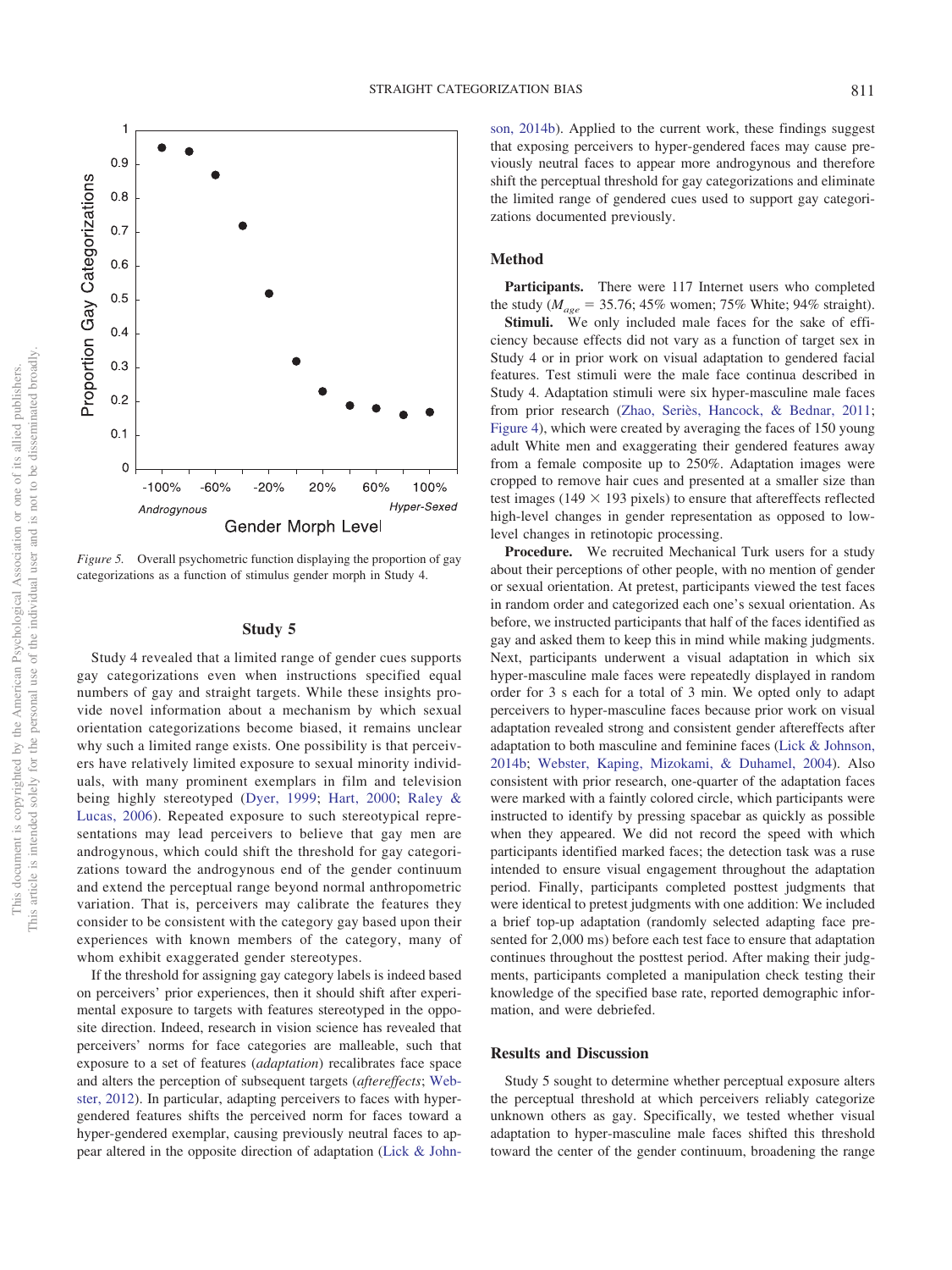of cues supporting gay categorizations. We did so by fitting psychometric curves to the judgment data and calculating separate PSEs for pretest and posttest, using the same methods described in Study 4.

We excluded 14 participants who failed a manipulation check testing their knowledge that half of the targets identified as gay, 47 participants who had nonconvergent or very poorly fitting curves at pretest, and 41 participants who had nonconvergent or very poorly fitting curves at posttest  $(R^2 < .60)^4$ . Again, this may seem like a large number of exclusions, but we intentionally recruited enough participants to ensure sufficient power (67 participants required to achieve 80% power to detect small-to-medium effects in a dependent-samples *t* test when  $\alpha = .05$ ; see above). That said, the pattern of results replicates if we include participants who failed the manipulation check as well as in secondary analyses that included those with misfitting curves (see below).

We first replicated our previous findings by analyzing the Pretest PSE. A one-sample *t* test revealed that the PSE was significantly below the midpoint of the gender continuum  $(M = -5.08,$  $SD = 18.33$ ,  $t(63) = -2.22$ ,  $p = .030$ ,  $d = 0.28$ . Thus, there was a smaller range of gendered cues compelling gay categorizations than straight categorizations at pretest. Next, we examined the PSE after adaptation. Unlike pretest, the Posttest PSE was not significantly different from the midpoint of the gender continuum  $(M =$ 2.27,  $SD = 24.17$ ,  $t(67) = 0.78$ ,  $p = .441$ ,  $d = 0.09$ . The range of gendered cues compelling gay and straight categorizations was equivalent after adaptation to hyper-masculine faces.

The above findings indicate that visual adaptation shifted the threshold for gay categorizations toward the masculine end of the gender spectrum, broadening the range of facial features that reliably compelled gay categorizations. To systematically test whether the PSE changed as a function of visual adaptation, we subtracted Pretest PSE from Posttest PSE. We then subjected this difference score to a one-sample *t* test. As expected, the PSE was significantly shifted toward the masculine end of the gender spectrum after adaptation to hyper-masculine faces  $(M = 7.50, SD =$  $26.67$ ,  $t(59) = 2.18$ ,  $p = .033$ ,  $d = 0.28$  (see [Figure 6\)](#page-11-0).

We conducted additional analyses to allay concerns about data exclusions in the PSE analysis. Specifically, we examined the probability of gay categorizations as a function of gender morph, allowing us to include data from all participants who passed the manipulation check. Using GEEs to account for nested data, we regressed Sexual Orientation Categorization  $(0 = straight, 1)$  $gay$ ) onto Gender Morph  $(-100 = androgynous to 100 = hyper$ *gendered*). At pretest, the slope for Gender Morph was negative and significant,  $B = -0.01$ ,  $SE < 0.01$ ,  $z = -7.73$ ,  $p < .001$ , indicating that participants applied a gender inversion heuristic whereby gay categorizations became more likely as faces became more androgynous. More important for our purposes is the intercept, which indicates the logit value for gay categorizations when Gender Morph  $= 0$ . As expected, the intercept value was significantly below zero,  $B = -0.21$ ,  $SE = 0.06$ ,  $z = -3.81$ ,  $p < .001$ , suggesting that participants categorized targets at the midpoint of the gender scale as straight even when the base rate constraint should have rendered these categorizations gay. At posttest, the slope for Gender Morph was again negative and significant,  $B = -0.01$ ,  $SE \le 0.01$ ,  $z = -7.44$ ,  $p \le .001$ , indicating that participants still applied a gender inversion heuristic. Critically, however, the intercept value was no longer significant; if anything,



<span id="page-11-0"></span>*Figure 6.* Overall psychometric function displaying the proportion of gay categorizations as a function of stimulus gender morph at pretest (black circles) and posttest (gray triangles) in Study 5. The point of subjective equality was shifted toward the center of the gender morph continuum after adaptation to hyper-masculine male faces.

it went in the opposite direction of the pretest intercept,  $B = 0.04$ ,  $SE = 0.07$ ,  $z = 0.56$ ,  $p = .578$ . These findings corroborate those from the PSE analysis, revealing that visual adaptation to hypermasculine faces resulted in a more balanced mapping of gendered features to sexual orientation judgments.

Study 5 replicated our previous observation about the limited range of gendered cues supporting gay categorizations, and it extended that observation by demonstrating that the range is calibrated in part based upon perceptual experience. At pretest, participants displayed the same range restriction evident in Study 4, such that participants required a relatively androgynous appearance before categorizing others as gay. Critically, however, this threshold shifted as a function of visual exposure: Adapting perceivers to hyper-masculine male faces altered the point of subjective equality for sexual orientation categorizations, centering the perceptual threshold for gay category judgments. Of course, it is worth noting that participants in this study received a fairly strong dose of visual exposure—3 min of continuous adaptation to hypergendered faces. While this amount of adaptation was sufficient to shift the threshold for gay categorization, it remains unclear how quickly these effects buildup or decay, especially after a lifetime of exposure to stereotyped portrayals of gay men and lesbians in media (see [Dyer, 1999;](#page-15-20) [Hart, 2000;](#page-15-21) [Raley & Lucas, 2006\)](#page-16-28). Nevertheless, the findings serve as an existence proof of the phenomenon, revealing that the perceptual threshold for categorizing un-

<sup>4</sup> There was substantial overlap in the participants with misfitting curves at pretest and posttest.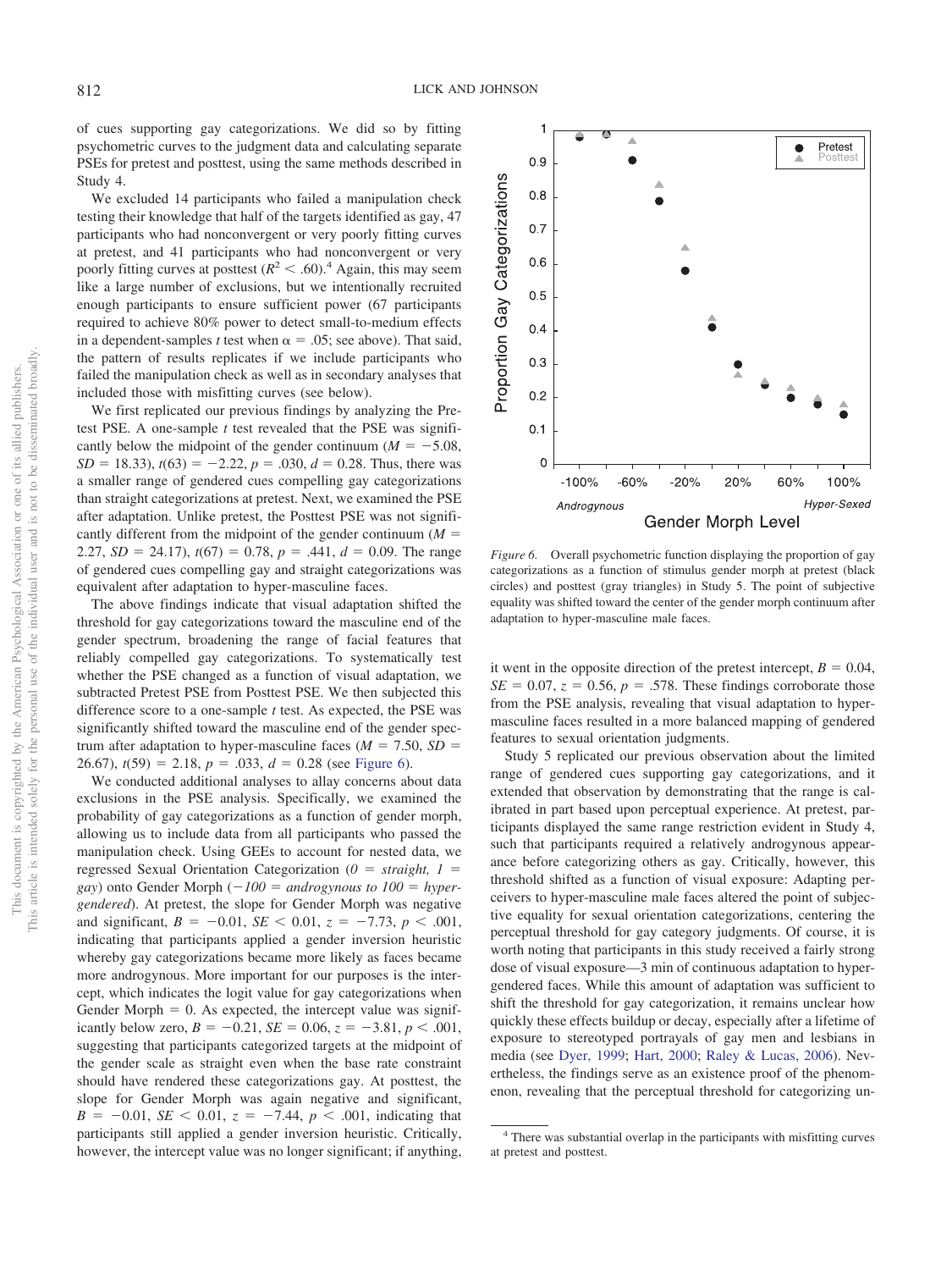known others as gay is based at least in part upon visual experience.

#### **Study 6**

Studies 4 and 5 documented a limited range of gendered cues supporting gay categorizations and showed that this range is calibrated on the basis of recent experience. We have argued that this range restriction contributes to the straight categorization bias because there exist fewer targets whose features meet the threshold for gay categorization compared with straight categorization, resulting in a small number of gay categorizations overall. However, we could not test this assumption directly in the previous studies because they involved morphed faces that lacked a true sexual orientation. Study 6 addressed this issue. We hypothesized that adaptation to hyper-masculine male faces would shift the range of features compelling gay categorizations, centering the perceptual threshold on the gender continuum and, therefore, reducing the straight categorization bias in judgments of real people.

### **Method**

**Participants.** There were 129 Internet users who completed the study ( $M_{age} = 36.38$ ; 60% women; 82% White; 91% straight). **Stimuli.** Stimuli were identical to Study 5 with the addition of the 20 male faces described in Study 1.

**Procedure.** The procedure was similar to Study 5 with one addition: At pretest and posttest, participants judged the sexual orientation of the morphed faces from Study 5 as well as the real male faces from Study 1. Participants saw these two sets of faces in separate blocks, with block order counterbalanced across participants. Aside from the addition of real faces, all other procedures were identical to Study 5.

#### **Results and Discussion**

Study 6 had two primary aims. First, we sought to replicate our previous findings about visual exposure as a mechanism by which perceivers calibrate the range of gendered facial features they associate with gay and straight categories. Second, we sought to test whether this recalibration alters the straight categorization bias documented above. Specifically, we tested whether visual adaptation to hyper-masculine faces reduced the magnitude of the straight categorization bias by altering the perceptual threshold for categorizing men as gay. We did so by fitting psychometric curves to the judgment data and calculating PSEs for the morphed faces and signal detection bias parameters for the real faces at pretest and posttest using the same analytic procedures described above.

We excluded 9 participants who failed a manipulation check testing their knowledge that half of the targets identified as gay, 49 participants who had nonconvergent or very poorly fitting curves at pretest, and 42 participants who had nonconvergent or very poorly fitting curves at posttest  $(R^2 < .60)^5$ .<sup>5</sup> As before, we intentionally recruited enough participants to ensure sufficient power after these exclusions. Indeed, after removing participants who failed the manipulation check and those with poorly fitting curves, we still had an effective sample of at least 70 participants. A power analysis revealed that 67 participants were required to achieve 80% power to detect small-to-medium effects  $(d = 0.35)$ ; based on

Studies 4–5) in a dependent-samples *t* test when  $\alpha = .05$ . That said, the pattern of results replicates if we include participants who failed the manipulation check as well as in secondary analyses that included those with misfitting curves (see below).

**Range of gendered cues supporting gay categorizations.** We first replicated our previous findings by examining the PSE for sexual orientation categorizations before and after adaptation to hyper-masculine faces. At pretest, the PSE was significantly below the midpoint of the gender continuum ( $M = -9.13$ ,  $SD = 33.63$ ),  $t(77) = -2.38, p = .020, d = 0.27$ , indicating there was a smaller range of gendered cues compelling gay categorizations than straight categorizations. At posttest, however, the PSE was not significantly different from the midpoint of the gender continuum  $(M = 2.69, SD = 37.01), t(84) = 0.67, p = .505, d = 0.07$ . The range of gendered cues compelling gay and straight categorizations was equivalent after adaptation to hyper-masculine faces.

To systematically test whether the PSE changed as a function of visual adaptation, we subtracted Pretest PSE from Posttest PSE. We then subjected this difference score to a one-sample *t* test. As expected, the PSE was significantly shifted toward the masculine end of the gender spectrum after adaptation to hyper-masculine faces ( $M = 10.29$ ,  $SD = 29.18$ ),  $t(69) = 2.95$ ,  $p = .004$ ,  $d = 0.35$ . These findings provide a direct replication of Study 5, indicating that the limited range of gendered cues supporting gay categorizations is modulated by exposure to highly gendered exemplars.

We conducted additional analyses to allay concerns about data exclusions in the PSE analysis. Specifically, we examined the probability of gay categorizations as a function of morph level, allowing us to include data from all participants who passed the manipulation check. Using GEEs to account for nested data, we regressed Sexual Orientation Categorization  $(0 = straight, 1)$  $gay$ ) onto Gender Morph  $(-100 = androgynous to 100 = hyper$ *gendered*). At pretest, the slope for Gender Morph was negative and significant,  $B = -0.01$ ,  $SE < 0.01$ ,  $z = -10.29$ ,  $p < .001$ , indicating that participants applied a gender inversion heuristic whereby gay categorizations became more likely as faces became more androgynous. More important for our purposes is the intercept, which indicates the logit value for gay categorizations when Gender Morph  $= 0$ . The intercept value fell significantly below zero,  $B = -0.31$ ,  $SE = 0.06$ ,  $z = -4.98$ ,  $p < .001$ , indicating that participants categorized targets at the midpoint of the gender scale as straight even when the base rate constraint should have rendered these categorizations gay. At posttest, the slope for Gender Morph remained negative and significant,  $B = -0.02$ ,  $SE < 0.01$ ,  $z = -9.42$ ,  $p < .001$ , indicating that participants still applied a gender inversion heuristic. Critically, however, the intercept value was no longer significant,  $B = -0.02$ ,  $SE = 0.07$ ,  $z = -0.26$ ,  $p =$ .793. These findings corroborate those from the PSE analysis, revealing that visual adaptation to hyper-masculine faces resulted in a more balanced mapping of gendered features to sexual orientation categorizations.

**Response bias.** Next, we tested whether and how shifts in the perceptual threshold for gay categorizations tracked response bias for sexual orientation categorizations of real faces. We began by examining response bias at pretest. As expected, there was a

<sup>5</sup> There was substantial overlap in the participants with misfitting curves at pretest and posttest.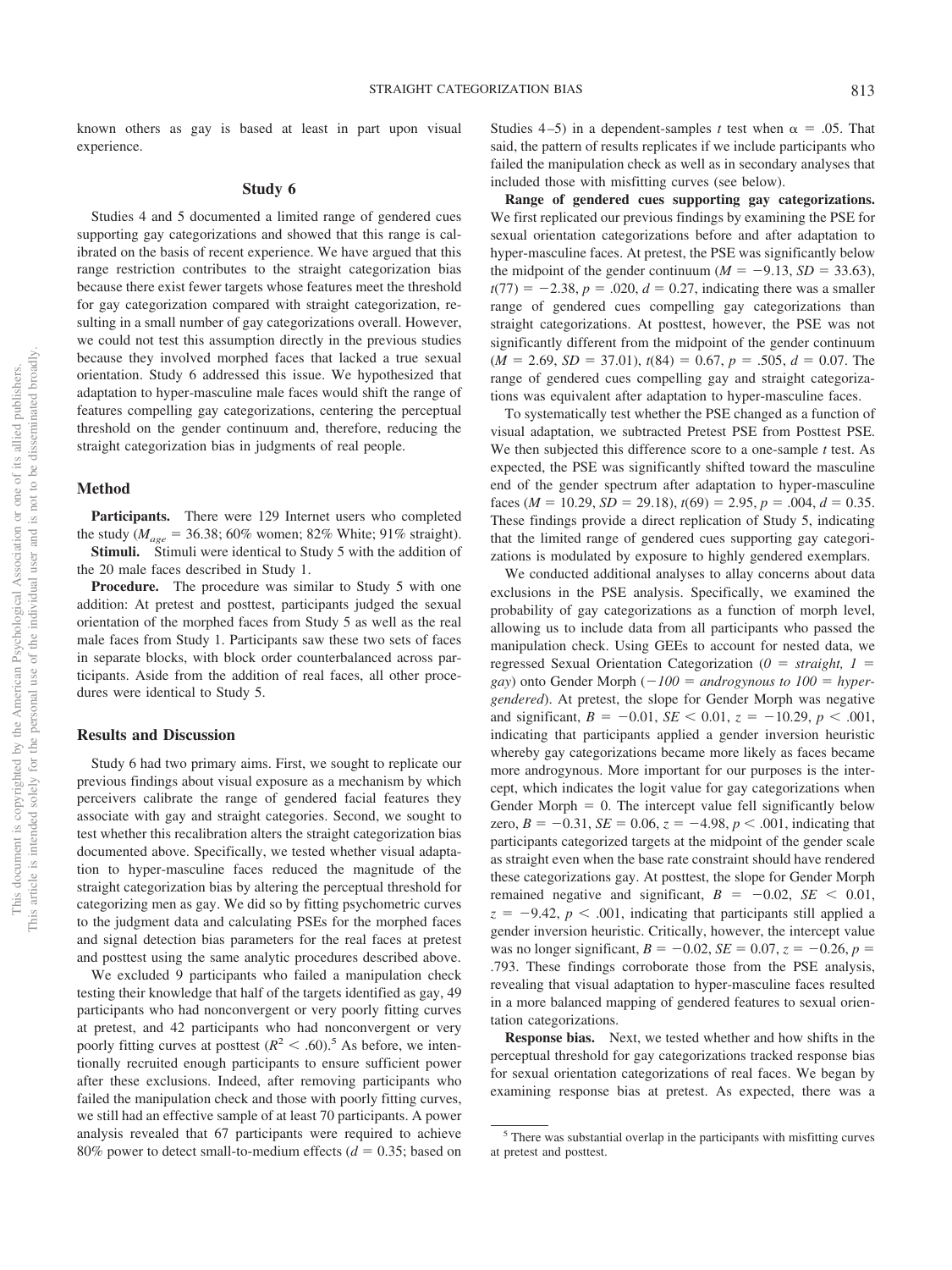significant bias toward straight categorizations  $(M = 0.25, SD =$ 0.32),  $t(69) = 6.54, p < .001, d = 0.78$ . At posttest, however, there was no evidence of bias ( $M = -0.04$ ,  $SD = 0.49$ ),  $t(69) = -0.72$ ,  $p = .473, d = 0.08.$ 

To systematically test whether the bias parameter changed as a function of visual adaptation, we subtracted Pretest Bias from Posttest Bias. We then subjected this difference score to a onesample *t* test. As expected, the straight categorization bias was significantly reduced after adaptation to hyper-masculine faces  $(M = -0.29, SD = 0.38), t(69) = -6.44, p < .001, d = 0.76.$ 

In a final analysis, we used a multilevel mediation approach [\(Bauer, Preacher, & Gil, 2006\)](#page-15-22) to test whether the change in response bias was accounted for by the change in PSE after adaptation. In this model, we specified Test Period  $(-0.5 =$  $pretest, 0.5 = posttest)$  as the predictor, Response Bias as the outcome, and PSE as the mediator. Results indicated a significant indirect effect of PSE, insofar as the confidence interval did not include zero: 95% confidence interval (CI) [0.01, 0.16]. Thus, the change in response bias observed as a function of visual adaptation was accounted for by the change in perceptual threshold for assigning gay category labels.

Study 6 extended our previous work in several ways. First, it replicated findings from Studies 4 and 5 indicating that there is a limited range of gendered cues supporting gay categorizations: Fewer faces had features consistent with perceivers' mental representation of the category gay relative to the category straight, despite the provision of information specifying equal numbers of gay and straight targets. Second, it replicated the finding from Study 5 that this range is calibrated on the basis of recent visual exposure: Adapting perceivers to hyper-masculine male faces altered the point of subjective equality for sexual orientation categorizations, balancing the range of features compelling straight and gay judgments. Third, and most importantly, it highlighted a causal link between this limited range of gendered cues and the straight categorization bias. Experimentally exposing perceivers to hyper-masculine male faces expanded the range of cues supporting gay categorizations, and in doing so, eradicated the straight categorization bias. Collectively, these findings highlight a perceptual mechanism underlying the straight categorization bias in sexual orientation judgments.

#### **General Discussion**

Six studies provided the first systematic investigation of a response bias toward straight judgments in sexual orientation categorization. In Study 1, perceivers overutilized the straight category label even when they believed each trial had a 50% chance of revealing a gay target. Study 2 replicated this response bias among perceivers who received explicit information about the base rate of gay targets in a stimulus set, and Study 3 replicated it among perceivers who encountered stimulus sets with variable base rates of gay targets. Each of these initial studies provided some evidence that base rate matching contributes to the straight categorization bias. Indeed, perceivers tended to calibrate their judgments to the stated (Study 2) or presumed (Study 3) base rate for a stimulus set. That said, the straight categorizations bias persisted despite the provision of base rate information. Therefore, Studies 4 – 6 explored a second mechanism based upon perceivers' use of gendered cues when making sexual orientation judgments.

Study 4 revealed that the range of gendered cues compelling gay judgments is smaller than the range of gendered cues compelling straight judgments when perceivers believe the base rate of gay and straight targets is equal. Study 5 documented that perceptual exposure guides this imbalance: Using a visual adaptation paradigm, we found that exposing perceivers to hyper-gendered faces recentered their representational mapping of gendered features to sexual orientation categories, expanding the range of gendered features compelling gay categorizations. Finally, Study 6 linked this observation to our prior demonstrations of bias, showing that visual adaptation to hyper-gendered male faces reduces the magnitude of the straight categorization bias by centering threshold for gay categorizations.

This work provides new theoretical information about the processes and outcomes of sexual orientation categorization. First and foremost, our findings have implications for the ways researchers present findings related to sexual orientation categorization. The vast majority of scientific and popular discussion surrounding this topic has focused on the accuracy of perceivers' judgments. Although robust, the average magnitude of accuracy effects is modest  $(d = 0.29;$  [Tskhay & Rule, 2013\)](#page-16-2) and often eclipsed by the average magnitude of response bias  $(d = 0.77;$  Studies 1–3). Thus, focusing on accuracy without attending to response bias misrepresents the modal outcomes of sexual orientation categorization. Given that most perceivers achieve accurate sexual orientation categorizations by correctly judging straight targets to be straight, labeling the effect as "gaydar" is misleading. A more apt (albeit certainly less catchy) way of characterizing this literature would be "straight-dar."

Our work also offers theoretical advances to researchers who study social categorization more broadly. One advance involves the role of base rates in social category judgments. Indeed, our initial studies showed that sexual orientation categorizations are at least somewhat sensitive to base rate information. Although we cannot deny the impact of base rates on judgments, it bears repeating that the straight categorization bias persisted despite the provision of base rate information. Indeed, the bias emerged even when restricting analyses to participants who passed a manipulation check testing their knowledge of the provided base rate. In this way, our findings mirror classic research showing that perceivers insufficiently account for base rates when forming judgments [\(Bar-Hillel, 1980;](#page-15-18) [Kahneman & Tversky, 1973\)](#page-15-23).

The current studies also provide additional nuance to discussions about the impact of base rates on social category judgments. As reported in Study 3, response bias was tethered more strongly to participants' presumed base rate than to the actual base rate of gay targets in a stimulus set. Furthermore, participants tended to infer a 50% base rate of gay targets regardless of their cumulative experience with the stimulus set. Unreported analyses from Studies 4 – 6 provided additional support for this conclusion. Indeed, participants' presumed base rates (as gleaned from their responses to the manipulation check) were significantly correlated with the number of gay categorizations they rendered for morphed faces in Study 4,  $r(271) = .40, p < .001$ , for morphed faces at pretest in Study 5,  $r(174) = .17$ ,  $p = .074$ , and for real faces at pretest in Study 6,  $r(129) = .22$ ,  $p = .014$ . Thus, presumed base rates may play a stronger role than actual base rates in predicting categorizations for perceptually ambiguous social groups.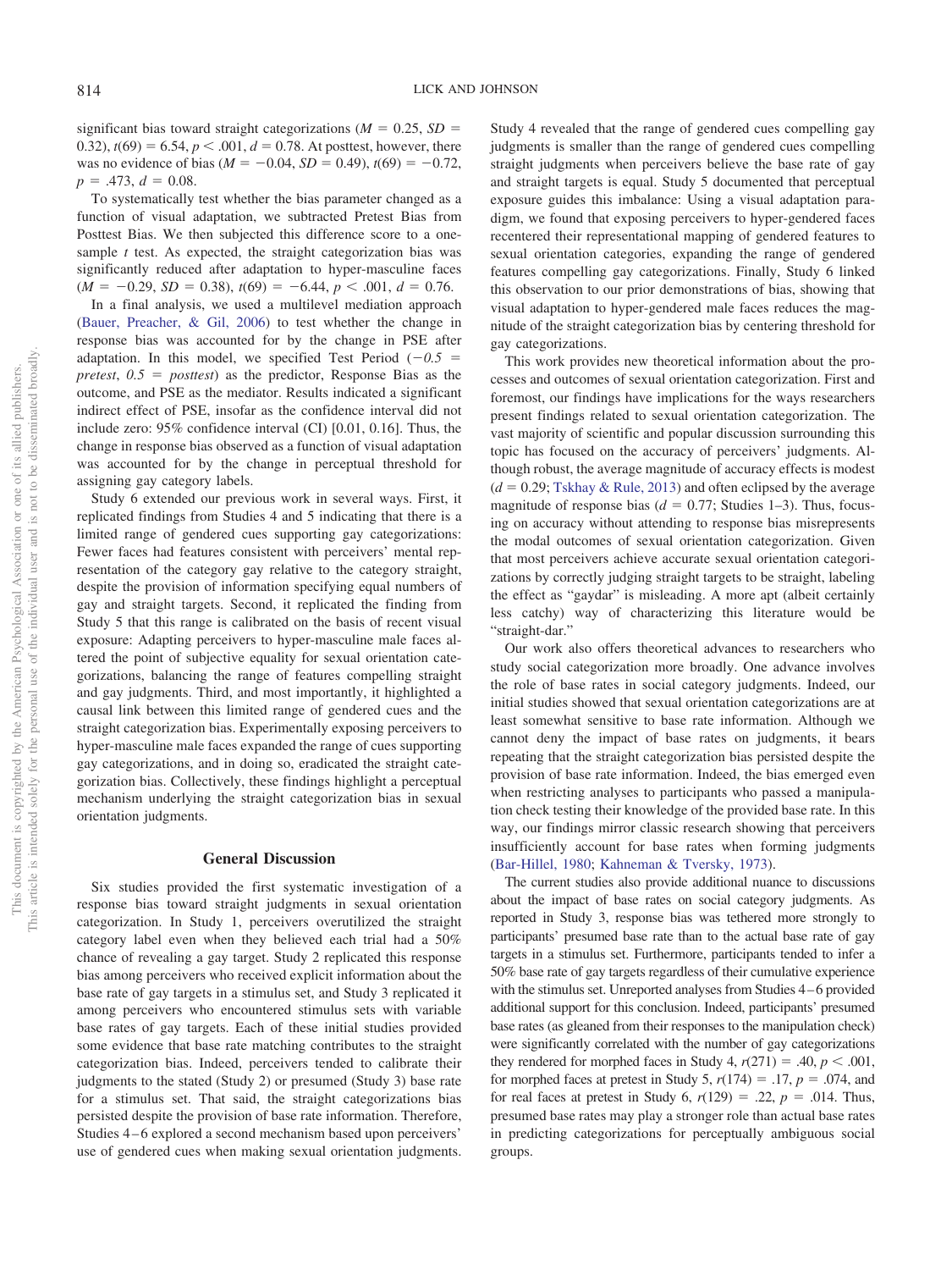Of course, there is more work to be done to fully understand the impact of presumed base rates on the outcomes of sexual orientation categorization. Indeed, the few existing datasets that probe presumed base rates have yielded noticeably different results. For example, whereas most participants in Study 3 estimated a base rate of 50% gay targets, a recent Gallup poll found that typical Americans guess the base rate of lesbian/gay people in the population to be 25% [\(Morales, 2011\)](#page-16-31). Perceivers' expectations about the commonality of lesbian and gay people appear to differ based upon sample characteristics as well as task demands (i.e., when asked about base rates in general vs. in a categorization study). Understanding whether and how perceivers integrate these personal beliefs into their social category judgments will be an important topic for future research. This is especially true because most studies of sexual orientation categorization overrepresent sexual minority targets relative to their frequency in the population, creating a mismatch between participants' beliefs about base rates in the population and their instructions for an empirical task. It might be the case that perceivers cannot overcome their prior beliefs, and instead calibrate judgments to a weighted average of the stated base rate and their beliefs about the population at large. We tested this possibility by restricting the sample from Study 3 to participants who estimated a base rate of 50%. If judgments reflect a weighted average of the presumed base rate for a categorization study and the Gallup estimate of a 25% presumed base rate for gay targets in the population, then perceivers should categorize 37.50% of the targets as gay. This was not the case: Participants categorized significantly fewer than  $37.50\%$  of the targets as gay ( $M =$  $28.86\%, SD = 11.43\%, t(144) = -9.10, p < .001, d = -0.76.$ This value does fall close to the Gallup estimate of 25%, though, suggesting that perceivers may encounter difficulty abandoning preexisting beliefs when they are provided with conflicting information. The current studies were not designed specifically to test this hypothesis, but we believe it represents an exciting avenue for future research examining how perceivers integrate preexisting knowledge with task instructions when forming social category judgments.

The above discussions highlight the fact that social categorizations are similar in form and function to many other decisions made under uncertainty. Like other decisions, perceivers are at least partially sensitive to base rate information when categorizing a concealable identity such as sexual orientation. At the same time, they do not adjust their judgments sufficiently, resulting in some notable decision biases. These findings suggest that judgment and decision-making may provide a useful framework for theorizing about social categorization. Continuing to probe the mechanisms of social categorization with methods from judgment and decisionmaking may help integrate these two areas of psychological inquiry.

Beyond their links to judgment and decision-making, the current studies also enrich our knowledge of the mechanisms guiding sexual orientation categorization. Whereas prior research consistently demonstrated that perceivers use a genderinversion heuristic to categorize unknown others as gay [\(Free](#page-15-3)[man et al., 2010;](#page-15-3) [Johnson et al., 2007;](#page-15-4) [Lick et al., 2013;](#page-16-7) [Stern](#page-16-14) [et al., 2013\)](#page-16-14), that work did not characterize the range of gendered cues compelling gay and straight judgments. Instead, the implicit assumption seemed to be that perceivers have a balanced range of cues supporting gay and straight categorizations, because researchers have typically centered measures of gendered features and examined associations with sexual orientation judgments at 1 *SD* above and below the mean. The current studies lay bare this assumption and reveal that it does not accurately describe the categorization process, insofar as the range of cues supporting gay categorizations was notably smaller than the range of cues supporting straight categorizations. Our work, therefore, sheds new light on the gendered heuristics guiding sexual orientation categorization, which have been a topic of ongoing theoretical interest (see [Cox et al.,](#page-15-19) [2015\)](#page-15-19). The field is now well poised to extend these insights, testing whether and how a limited range biases the outcomes of other social category judgments.

Finally, the current studies serve to join theories of visual adaptation, which have historically been examined within cognitive and vision science, with theories of social categorization, which have historically been examined within social science. Indeed, Study 5 provides the first known evidence that visual adaptation alters the perceptual threshold for gay categorization. In doing so, our work builds a foundation for new lines of research that examine how perceptual exposure impacts categorization along dimensions that were traditionally considered concealable. These insights join a new theoretical movement called *social vision*, which promotes the interdisciplinary merging of social and vision sciences to provide integrative knowledge about the perceptual processes underlying basic social phenomena [\(Johnson &](#page-15-24) [Adams, 2013\)](#page-15-24). Our visual adaptation findings also gesture toward potential real-world applications. Specifically, these findings suggest that increasing mainstream representation of masculine gay men and feminine lesbians may shift perceivers' mental representation of gendered cues in such a way that reduces their reliance on gendered features when categorizing sexual orientation. Because the gender-inversion heuristic represents an overgeneralization of features from the population to an individual, this process could be considered a method of reducing stereotypes related to sexual orientation. Of course, we caution that the current adaptation studies were restricted to tightly controlled laboratory situations; whether similar effects accrue after perceptual exposures in everyday life remains an important topic for future work.

We would be remiss if we did not note two limitations of the current work. First, as is true of almost any study of social perception, our stimuli were not fully representative of gay and straight men and women. Instead, the faces depicted relatively young White individuals displaying various emotional expressions. In Studies 1–3, most of the targets (70%) were smiling, though some displayed neutral expressions. In Studies 4–6, all of the targets displayed neutral expressions. These points are important given the burgeoning literature on intersectional social perception, which demonstrates that the dynamics of social categorization vary when multiple visual cues intersect [\(Cole, 2009;](#page-15-25) [Johnson, Lick, & Carpinella, 2015\)](#page-15-26). Although existing literature has consistently documented a straight categorization bias across different stimulus sets that included both men and women [\(Rule et](#page-16-11) [al., 2008;](#page-16-11) [Stern et al., 2013\)](#page-16-14), diverse racial groups [\(Johnson &](#page-15-14) [Ghavami, 2011;](#page-15-14) [Rule et al., 2011\)](#page-16-21), and various emotional expressions (Studies  $1-3$  vs.  $4-6$  of the current article), response bias may still vary as a function of unexamined target characteristics (e.g., eye gaze or emotional expression). Future researchers may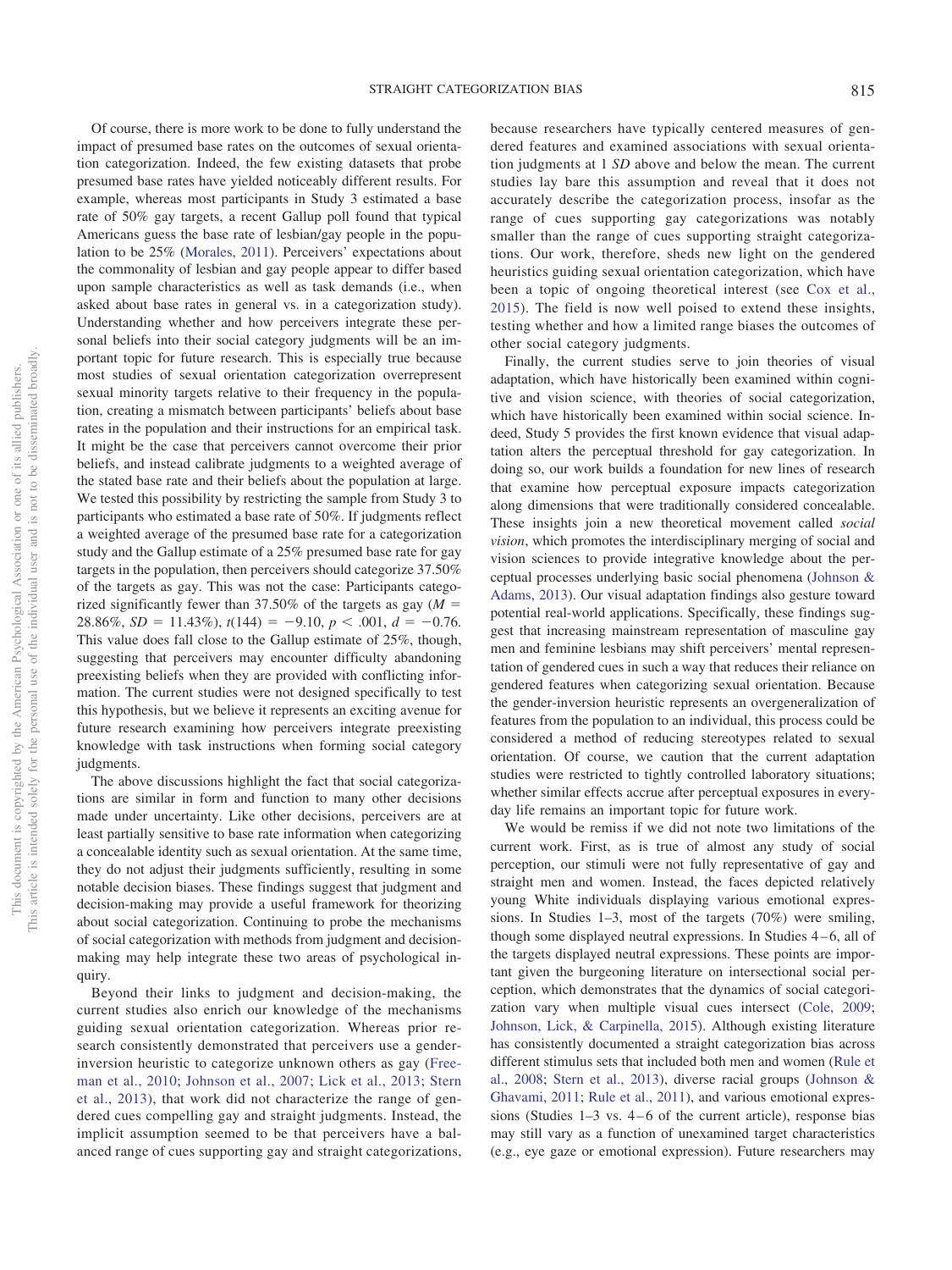wish to consider how, when, and why the straight categorization bias differs across subpopulations of lesbians and gay men.

Second, our studies intentionally distorted the base rate of gay and lesbian targets relative to their true frequency or perceivers' beliefs about their frequency in the population. Recent demographic studies estimate a 3.5% base rate for sexual minorities in the population [\(Gates, 2011\)](#page-15-17); in contrast, perceivers tend to estimate a base rate closer to 25% [\(Morales, 2011\)](#page-16-31), and most of our studies had an empirical base rate of 50%. On a related note, Studies 4 – 6 presented participants with a series of similar-looking faces and required them to categorize targets given the constraint that half identified as gay. Thus, there may have been a mismatch between perceivers' beliefs about the frequency and appearance of sexual minorities and the targets they encountered. While it is common for scientists to constrain properties of the natural world to identify reliable patterns in social behavior, such constraints raise questions about the emergence of the straight categorization bias in more ecologically valid settings. In the future, it would be worthwhile to explore whether and how this bias emerges when empirical base rates approximate those observed in the general population.

In summary, the current studies highlight a pronounced tendency for observers to categorize unknown others as straight rather than gay. Investigating this response bias revealed new information about the perceptual mechanisms guiding sexual orientation categorization, and we believe it is likely to continue doing so in the future. As [Helmholtz \(1903\)](#page-15-27) argued more than a century ago, "it is just those cases that are not in accordance with reality which are particularly instructive for discovering the laws of the processes by which normal perception originates." Decomposing judgment outcomes beyond basic accuracy can provide a fuller and more nuanced understanding of the decision-making processes underlying consequential forms of social categorization.

## **References**

- <span id="page-15-5"></span>Allport, G. W. (1954). *The nature of prejudice*. Reading, MA: Addison **Wesley**
- <span id="page-15-10"></span>Ambady, N., Hallahan, M., & Conner, B. (1999). Accuracy of judgments of sexual orientation from thin slices of behavior. *Journal of Personality and Social Psychology, 77,* 538 –547. [http://dx.doi.org/10.1037/0022-](http://dx.doi.org/10.1037/0022-3514.77.3.538) [3514.77.3.538](http://dx.doi.org/10.1037/0022-3514.77.3.538)
- <span id="page-15-18"></span>Bar-Hillel, M. (1980). The base-rate fallacy in probability judgments. *Acta Psychologica, 44,* 211–233. [http://dx.doi.org/10.1016/0001-](http://dx.doi.org/10.1016/0001-6918%2880%2990046-3) [6918\(80\)90046-3](http://dx.doi.org/10.1016/0001-6918%2880%2990046-3)
- <span id="page-15-22"></span>Bauer, D. J., Preacher, K. J., & Gil, K. M. (2006). Conceptualizing and testing random indirect effects and moderated mediation in multilevel models: New procedures and recommendations. *Psychological Methods, 11,* 142–163. <http://dx.doi.org/10.1037/1082-989X.11.2.142>
- <span id="page-15-13"></span>Bem, S. L. (1993). *The lenses of gender: Transforming the debate on sexual inequality*. New Haven, CT: Yale University Press.
- <span id="page-15-6"></span>Bodenhausen, G. V., & Macrae, C. N. (1998). Stereotype activation and inhibition. In R. S. Wyer, Jr., (Ed.), *Stereotype activation and inhibition: Advances in social cognition* (Vol. 11, pp. 1–52). Mahwah, NJ: Erlbaum.
- <span id="page-15-0"></span>Bodenhausen, G. V., & Peery, D. (2009). Social categorization and stereotyping in vivo: The VUCA challenge. *Social and Personality Psychology Compass, 3,* 133–151. [http://dx.doi.org/10.1111/j.1751-9004](http://dx.doi.org/10.1111/j.1751-9004.2009.00167.x) [.2009.00167.x](http://dx.doi.org/10.1111/j.1751-9004.2009.00167.x)
- <span id="page-15-25"></span>Cole, E. R. (2009). Intersectionality and research in psychology. *American Psychologist, 64,* 170 –180. <http://dx.doi.org/10.1037/a0014564>
- <span id="page-15-19"></span>Cox, W. T. L., Devine, P. G., Bischmann, A. A., & Hyde, J. S. (2015). Inferences about sexual orientation: The roles of stereotypes, faces, and the gaydar myth. *Journal of Sex Research, 53,* 157–171.
- <span id="page-15-7"></span>Devine, P. G. (1989). Stereotypes and prejudice: Their automatic and controlled components. *Journal of Personality and Social Psychology, 56,* 5–18. <http://dx.doi.org/10.1037/0022-3514.56.1.5>
- <span id="page-15-20"></span>Dyer, R. (1999). Stereotyping. In L. Gross & J. D. Woods (Eds.), *The Columbia reader: On lesbians and gay men in media, society, and politics* (pp. 297–301). New York, NY: Columbia University Press.
- <span id="page-15-15"></span>Erev, I., & Barron, G. (2005). On adaptation, maximization, and reinforcement learning among cognitive strategies. *Psychological Review, 112,* 912–931. <http://dx.doi.org/10.1037/0033-295X.112.4.912>
- <span id="page-15-16"></span>Estes, W. K. (1976). The cognitive side of probability learning. *Psychological Review, 83,* 37– 64. [http://dx.doi.org/10.1037/0033-295X.83](http://dx.doi.org/10.1037/0033-295X.83.1.37) [.1.37](http://dx.doi.org/10.1037/0033-295X.83.1.37)
- <span id="page-15-8"></span>Federal Bureau of Investigation. (2011). *Hate crime statistics, 2011*. Washington, DC: U.S. Department of Justice.
- <span id="page-15-3"></span>Freeman, J. B., Johnson, K. L., Ambady, N., & Rule, N. O. (2010). Sexual orientation perception involves gendered facial cues. *Personality and Social Psychology Bulletin, 36,* 1318 –1331. [http://dx.doi.org/10.1177/](http://dx.doi.org/10.1177/0146167210378755) [0146167210378755](http://dx.doi.org/10.1177/0146167210378755)
- <span id="page-15-17"></span>Gates, G. J. (2011). *How many people are lesbian, gay, bisexual, and transgender?* Retrieved from [http://williamsinstitute.law.ucla.edu/wp](http://williamsinstitute.law.ucla.edu/wp-content/uploads/Gates-How-Many-People-LGBT-Apr-2011.pdf)[content/uploads/Gates-How-Many-People-LGBT-Apr-2011.pdf](http://williamsinstitute.law.ucla.edu/wp-content/uploads/Gates-How-Many-People-LGBT-Apr-2011.pdf)
- <span id="page-15-11"></span>Gaudio, R. P. (1994). Sounding gay: Pitch properties in the speech of gay and straight men. *American Speech, 69,* 30 –57. [http://dx.doi.org/10](http://dx.doi.org/10.2307/455948) [.2307/455948](http://dx.doi.org/10.2307/455948)
- <span id="page-15-21"></span>Hart, K. R. (2000). Representing gay men on American television. *The Journal of Men's Studies, 9,* 59 –79. [http://dx.doi.org/10.3149/jms](http://dx.doi.org/10.3149/jms.0901.59) [.0901.59](http://dx.doi.org/10.3149/jms.0901.59)
- <span id="page-15-9"></span>Hatzenbuehler, M. L. (2009). How does sexual minority stigma "get under the skin"? A psychological mediation framework. *Psychological Bulletin, 135,* 707–730. <http://dx.doi.org/10.1037/a0016441>
- <span id="page-15-27"></span>Helmholtz, H. (1903). *Popular lectures on scientific subjects* (E. Atkinson, Trans.). New York, NY: Green.
- <span id="page-15-24"></span>Johnson, K. L., & Adams, R. B., Jr. (2013). Social vision: An introduction. *Social Cognition, 31,* 633– 635. [http://dx.doi.org/10.1521/soco.2013.31](http://dx.doi.org/10.1521/soco.2013.31.6.633a) [.6.633a](http://dx.doi.org/10.1521/soco.2013.31.6.633a)
- <span id="page-15-14"></span>Johnson, K. L., & Ghavami, N. (2011). At the crossroads of conspicuous and concealable: What race categories communicate about sexual orientation. *PLoS ONE, 6,* e18025. [http://dx.doi.org/10.1371/journal.pone](http://dx.doi.org/10.1371/journal.pone.0018025) [.0018025](http://dx.doi.org/10.1371/journal.pone.0018025)
- <span id="page-15-4"></span>Johnson, K. L., Gill, S., Reichman, V., & Tassinary, L. G. (2007). Swagger, sway, and sexuality: Judging sexual orientation from body motion and morphology. *Journal of Personality and Social Psychology, 93,* 321–334. <http://dx.doi.org/10.1037/0022-3514.93.3.321>
- <span id="page-15-26"></span>Johnson, K. L., Lick, D. J., & Carpinella, C. M. (2015). Emergent research in social vision: An integrated approach to the determinants and consequences of social categorization. *Social and Personality Psychology Compass, 9,* 15–30. <http://dx.doi.org/10.1111/spc3.12147>
- <span id="page-15-2"></span>Johnson, K. L., & Tassinary, L. G. (2005). Perceiving sex directly and indirectly: Meaning in motion and morphology. *Psychological Science, 16,* 890 – 897. <http://dx.doi.org/10.1111/j.1467-9280.2005.01633.x>
- <span id="page-15-12"></span>Johnson, K. L., & Tassinary, L. G. (2007). Compatibility of basic social perceptions determines perceived attractiveness. *Proceedings of the National Academy of Sciences of the United States of America, 104,* 5246 –5251. <http://dx.doi.org/10.1073/pnas.0608181104>
- <span id="page-15-1"></span>Johnston, L., Miles, L., & Macrae, N. (2010). Male or female? An investigation of factors that modulate the visual perception of another's sex. In E. Balcetis & G. Lassiter (Eds.), *The social psychology of visual perception* (pp. 103–118). East Sussex: Psychology Press.
- <span id="page-15-23"></span>Kahneman, D., & Tversky, A. (1973). On the psychology of prediction. *Psychological Review, 80,* 237–251. <http://dx.doi.org/10.1037/h0034747>